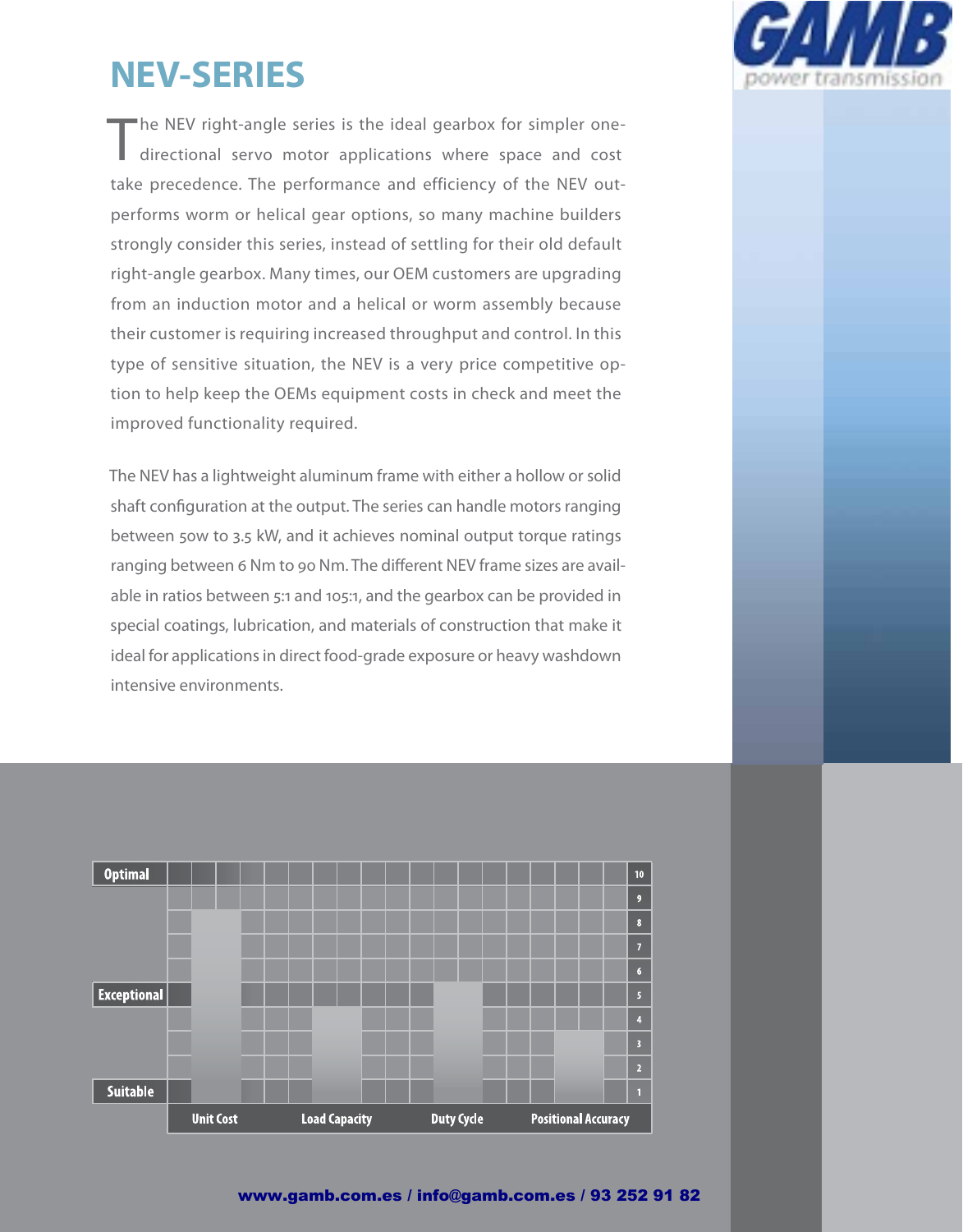

**NEV**

#### **NEV-SERIES**

- Hollow bore output option, provides a very compact footprint and cost-effective right-angle solution
- Quiet operation: Helical cut gears contribute to reduced vibration and noise
- High rigidity & torque: Rigidity and torque capacity are achieved by using uncaged needle roller bearings
- Extremely light weight aluminum body to reduce excess weight from your equipment
- Maintenance-free: No need to replace the grease for the life of the unit. The gearbox can be positioned in any orientation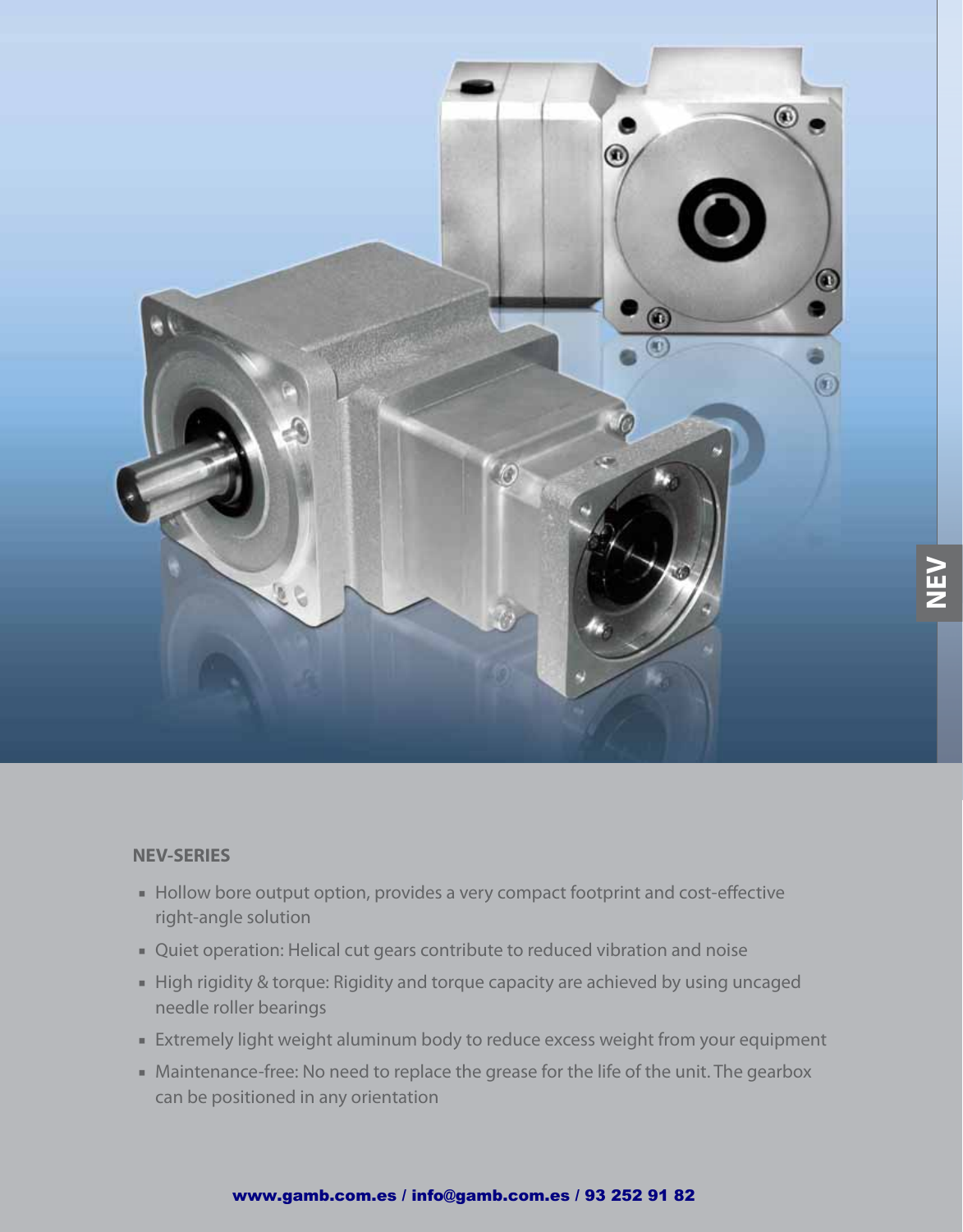#### **NEV-Series – Features**



- $(1)$  This space saving Right-angle gearbox utilizes a spiral bevel gear. Motor can be located at a 90 degree position from the reducer providing a more compact footprint
- 2 High rigidity and torque capacity are achieved by using uncaged needle roller bearings
- (3) Adapter-bushing connection enables a simple, effective attachment to most servo motors
- 4 No leakage through the seal; and the high viscosity, anti-separation grease does not liquefy or migrate away from the gears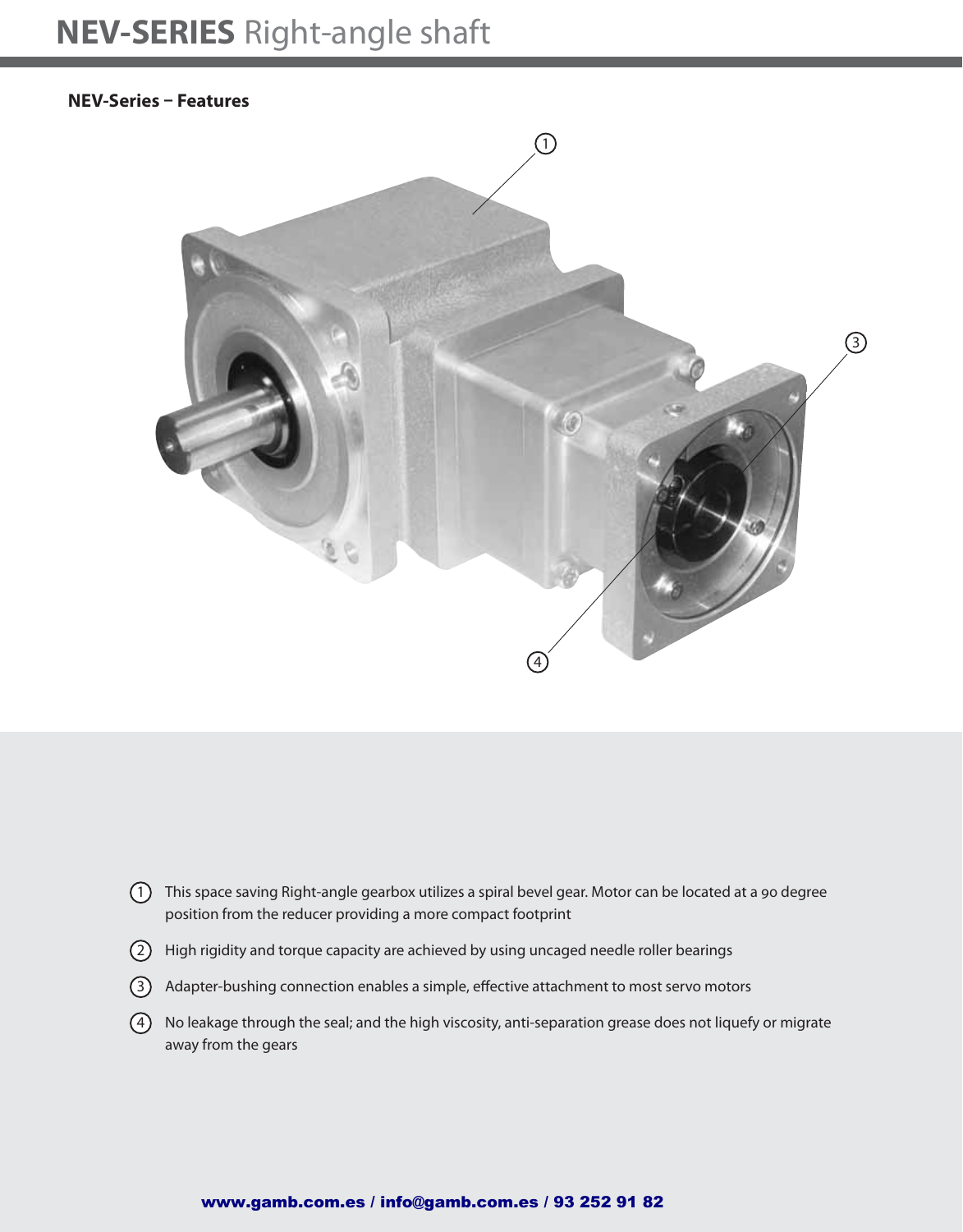#### **NEV-Series – Model Code**

| <b>NEV</b>   |       |              |              |                         |  |                 |  |                      |  |
|--------------|-------|--------------|--------------|-------------------------|--|-----------------|--|----------------------|--|
|              |       |              |              |                         |  |                 |  |                      |  |
| <b>Model</b> | lnput | <b>Frame</b> | <b>Ratio</b> | <b>Motor Attachment</b> |  | <b>Bushings</b> |  | <b>Modifications</b> |  |

#### **Model**

Ordering Code

| <b>NEV</b> | <b>Right Angle</b> |
|------------|--------------------|
|------------|--------------------|

#### **Input**

| Ordering Code |                        |  |  |  |  |  |
|---------------|------------------------|--|--|--|--|--|
|               | <b>Adaptor Flange</b>  |  |  |  |  |  |
|               | Dedicated w/ clamp hub |  |  |  |  |  |

#### **Frame Size**

| R | <b>B</b> Frame |
|---|----------------|
| г | C Frame        |
| D | D Frame        |
| F | E Frame        |

#### **Ordering Code** NEVAF/NEVSF

| 05 |                     | 5:1   |
|----|---------------------|-------|
| 09 | Double              | 9:1   |
| 15 | Reduction           | 15:1  |
| 27 |                     | 27:1  |
| 45 | Triple<br>Reduction | 45:1  |
| 75 |                     | 75:1  |
| 1H |                     | 105:1 |

| <b>Ordering Code</b> |                  |  |  |  |
|----------------------|------------------|--|--|--|
| 044                  | 43.80 (NEMA 17)  |  |  |  |
| 045                  | 45               |  |  |  |
| 046                  | 46               |  |  |  |
| 060                  | 60               |  |  |  |
| 063                  | 63               |  |  |  |
| 067                  | 66.68 (NEMA 23)  |  |  |  |
| 070                  | 70               |  |  |  |
| 075                  | 75               |  |  |  |
| 090                  | 90               |  |  |  |
| 095                  | 95               |  |  |  |
| 098                  | 98.43 (NEMA 34)  |  |  |  |
| 100                  | 100              |  |  |  |
| 115                  | 115              |  |  |  |
| 126                  | 125.73 (NEMA 42) |  |  |  |
| 130                  | 130              |  |  |  |
| 145                  | 145              |  |  |  |
| 149                  | 149.23 (NEMA 56) |  |  |  |
| 165                  | 165              |  |  |  |
| 200                  | 200              |  |  |  |
|                      |                  |  |  |  |

**Motor Attachment** (Bolt Circle of motor in mm)

| 7)  | 0000 | OD (mm) ID (mm                                 | No Bushing<br>Required |
|-----|------|------------------------------------------------|------------------------|
|     | 00   | Non-catalog<br>dedicated bore<br>in mm-specify |                        |
|     | 0801 | 8                                              | 6                      |
|     | 0802 | 8                                              | 6.350                  |
| 3)  | 0803 | 8                                              | 5                      |
|     | 1401 | 14                                             | 6                      |
|     | 1402 | 14                                             | 8                      |
|     | 1403 | 14                                             | 11                     |
|     | 1404 | 14                                             | 6.350                  |
| 4)  | 1405 | 14                                             | 9.525                  |
|     | 1406 | 14                                             | 12.70                  |
|     | 1407 | 14                                             | 12                     |
| 12) | 1408 | 14                                             | 10                     |
|     | 1409 | 14                                             | 9                      |
|     | 1410 | 14                                             | 5                      |
| 56) | 1901 | 19                                             | 11                     |
|     | 1902 | 19                                             | 14                     |
|     | 1903 | 19                                             | 16                     |
|     | 1904 | 19                                             | 9.525                  |
|     | 1905 | 19                                             | 12.70                  |
|     | 1906 | 19                                             | 15.87                  |
|     | 1907 | 19                                             | 12                     |

19 19 19

1908 1909 1910

12.700

16 19 12.700 15.875 22 19.050 11

#### **Bushing** Ordering Code

|                                 | No Bushing      | Ordering                |
|---------------------------------|-----------------|-------------------------|
| Required                        | OD (mm) ID (mm) | 000                     |
| Non-catalog                     |                 | 5                       |
| dedicated bore<br>in mm-specify |                 | 6                       |
| 8<br>6                          |                 | $\overline{7}$          |
| 8                               | 6.350           | Ī                       |
| 8                               | 5               | F                       |
| 14                              | 6               | G                       |
| 14                              | 8               | S                       |
| 14                              | 11              | W                       |
| 14                              | 6.350           | X                       |
| 14                              | 9.525           | T                       |
| 14                              | 12.700          | Н                       |
| 14                              | 12              | L                       |
| 14                              | 10              | B                       |
| 14                              | 9               | R                       |
| 14                              | 5               | A                       |
| 19                              | 11              |                         |
| 19                              | 14              | Adapto<br><b>Re-Thr</b> |
| 19                              | 16              | (with TC                |
| 19                              | 9.525           | Stan                    |

#### **Modifications/Motor Attachment Threaded Hole**

Code

| 000            | Standard                                        |
|----------------|-------------------------------------------------|
| 5              | Keyless output shaft                            |
| 6              | NEVAF - solid output shaft                      |
| $\overline{7}$ | NEVAF - hollow output shaft                     |
| I              | IP65 - no paint - standard grease               |
| F              | Food grade grease - no paint - IP65             |
| G              | Food grade grease - Steel-It paint - IP65       |
| $\mathsf{S}$   | Steel-It paint - standard grease - IP65         |
| W              | White epoxy paint - standard grease - IP65      |
| X              | Food grade grease - white epoxy paint - IP65    |
| T              | Re-tap motor attachment flange one size larger  |
| н              | Through hole on motor attachment flange         |
| L              | Larger through hole on motor attachment flange  |
| B              | Pilot diameter reduced                          |
| R              | Deeper motor attachment flange/add spacer plate |
| A              | Specify                                         |

#### **Address** Flange **Readed Hole**

| (with T Code) |  |
|---------------|--|
|---------------|--|

| Standard        |                |
|-----------------|----------------|
| M <sub>3</sub>  | M <sub>4</sub> |
| M <sub>4</sub>  | M <sub>5</sub> |
| M <sub>5</sub>  | M <sub>6</sub> |
| M <sub>6</sub>  | M8             |
| M <sub>8</sub>  | M10            |
| M <sub>10</sub> | M12            |

#### **Options & Modifications Available**

- Custom motor attachment dimensions
- Food grade grease (needed when unit is placed above a food line)
- Stainless steel output shaft
- Custom ratios
- $\cdot$  Custom outputs
- $\cdot$  Output shaft drilled and tapped

**Notes on "Modifications" Section of Code:** 

1) Feature 5, 6, or 7 would be entered in Box1 of the section of code.

2) Feature B or R would be entered in Box3 of the code.

3) Enter additional features in Box1, 2, 3 if available, organize in either numeric or alphabetical order.

4) If Box that is not utilized, enter a 0 fill the Boxes within the Modifications section.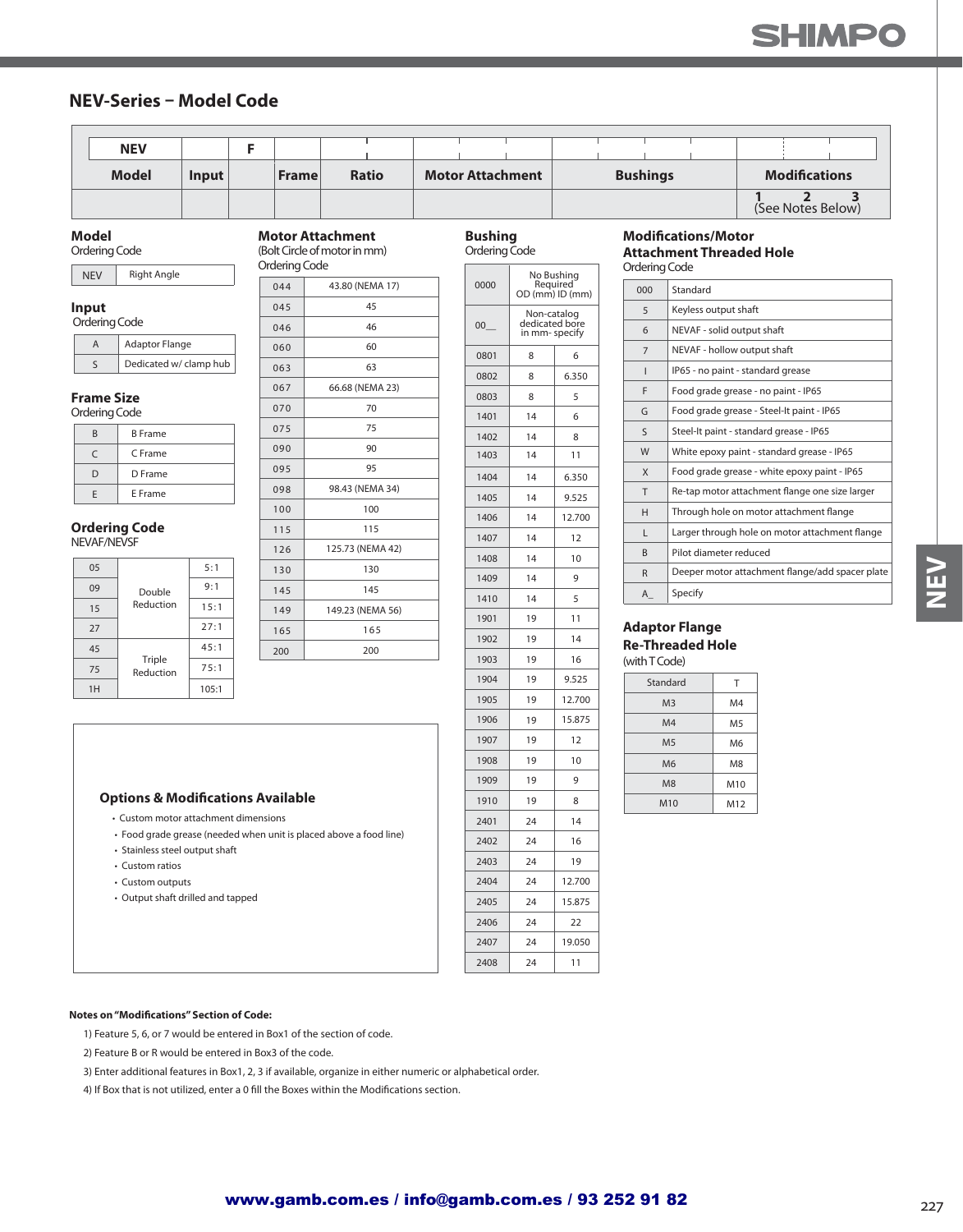### **NEV B-Frame – 2-Stage Specifications**

| <b>Frame Size</b>                    | <b>B</b> (78mm)         |                          |                              |                          |                |                                    |  |  |
|--------------------------------------|-------------------------|--------------------------|------------------------------|--------------------------|----------------|------------------------------------|--|--|
| <b>Stage</b>                         |                         |                          | 2-Stage                      |                          |                |                                    |  |  |
| <b>Ratio</b>                         | Units                   | <b>Note</b>              | 5                            | 9                        | 15             | 27                                 |  |  |
| <b>Nominal Output Torque</b>         | [Nm]                    |                          | 6                            | 6                        | 10             | 10                                 |  |  |
| <b>Maximum Acceleration Torque</b>   | [Nm]                    | $\overline{\phantom{a}}$ | 20                           | 20                       | 30             | 30                                 |  |  |
| <b>Emergency Stop Torque</b>         | [Nm]                    | $\overline{a}$           | 35                           | 40                       | 50             | 50                                 |  |  |
| Nominal Input Speed                  | [rpm]                   | $\sim$                   | 3000                         |                          |                |                                    |  |  |
| Maximum Input Speed                  | [rpm]                   | $\overline{\phantom{a}}$ | 6000                         |                          |                |                                    |  |  |
| No Load Running Torque               | [Nm]                    | $\overline{a}$           | 0.18                         |                          |                |                                    |  |  |
| <b>Permitted Radial Load</b>         | [N]                     | $\overline{a}$           | 1000<br>1200<br>1500<br>1800 |                          |                |                                    |  |  |
| Permitted Axial Load                 | [N]                     | $\overline{\phantom{a}}$ | 500                          | 600                      | 750            | 900                                |  |  |
| Moment of Inertia ( $\leq$ Ø 8)      | [kgcm2]                 | $\overline{a}$           | --                           | $\overline{\phantom{a}}$ | $\overline{a}$ | $\hspace{0.05cm} -\hspace{0.05cm}$ |  |  |
| Moment of Inertia ( $\leq$ Ø14)      | [kgcm2]                 | $\overline{a}$           | 0.275                        | 0.110                    | 0.059          | 0.146                              |  |  |
| Efficiency                           | [%]                     | $\overline{\phantom{a}}$ |                              |                          | 85             |                                    |  |  |
| <b>Torsional Rigidity</b>            | [Nm/arcmin]             | $\overline{a}$           |                              |                          | 0.4            |                                    |  |  |
| Maximum Torsional Backlash           | [Arc-min]               | $\overline{a}$           |                              |                          | $\leq 30$      |                                    |  |  |
| Noise Level                          | [dB]                    | $\overline{\phantom{a}}$ |                              |                          | $\leq 73$      |                                    |  |  |
| <b>Protection Class</b>              | $\hspace{0.05cm}$       | $\overline{a}$           |                              |                          | <b>IP65</b>    |                                    |  |  |
| <b>Ambient Temperature</b>           | $\lceil^{\circ}C\rceil$ | $\sim$                   | $0 - 40$                     |                          |                |                                    |  |  |
| <b>Permitted Housing Temperature</b> | $\lceil^{\circ}C\rceil$ | $\overline{\phantom{a}}$ | 90                           |                          |                |                                    |  |  |
| Weight (Solid Output Shaft)          | [kq]                    | $\overline{a}$           | 3.8                          |                          |                |                                    |  |  |
| Weight (Hollow Output Shaft)         | [kq]                    | $\sim$                   |                              |                          | 3.6            |                                    |  |  |

### **NEV B-Frame, 2-Stage Dimensions, Solid / Hollow Output Shaft Type – Ratios: 5:1, 9:1, 15:1, 27:1**

|                  |      | <b>Bolt Circle</b> | <b>Pilot</b> | <b>Square</b> | <b>Tapping Bolt</b> | <b>Depth</b>             |       | Length    | Plua      | <b>Flange Depth</b> |                |           |  |
|------------------|------|--------------------|--------------|---------------|---------------------|--------------------------|-------|-----------|-----------|---------------------|----------------|-----------|--|
| <b>Adapter</b>   | Unit | LC                 | LH.          | <b>LD</b>     | IJ                  | Y                        | L.    | <b>CL</b> | <b>LK</b> | LF                  | LG             | <b>ML</b> |  |
| <b>B1</b>        | mm   | 45                 | 30           | 42            | M3x0.5              | 8                        | 168.5 | 129.5     | 10        | 6                   | 5              | 32        |  |
|                  | in   | 1.772              | 1.181        | 1.65          | $\sim$              | 0.31                     | 6.634 | 5.098     | 0.39      | 0.24                | 0.20           | 1.26      |  |
| <b>B2</b>        | mm   | 46                 | 30           | 42            | M4X0.7              | 10                       | 168.5 | 129.5     | 10        | 6                   | 5              | 32        |  |
|                  | in   | 1.811              | 1.181        | 1.65          | $\sim$              | 0.39                     | 6.634 | 5.098     | 0.39      | 0.24                | 0.20           | 1.26      |  |
| <b>B8</b>        | mm   | 46                 | 30           | 42            | M4X0.7              | 10                       | 171.5 | 132.5     | 13        | 6                   | 8              | 35        |  |
|                  | in   | 1.811              | 1.181        | 1.65          | $\sim$              | 0.39                     | 6.752 | 5.217     | 0.51      | 0.24                | 0.31           | 1.38      |  |
| <b>B4</b>        | mm   | 60                 | 50           | 60            | M4X0.7              | 10                       | 168.5 | 129.5     | 10        | $\overline{4}$      | 5              | 32        |  |
|                  | in   | 2.362              | 1.969        | 2.36          | $\sim$              | 0.39                     | 6.634 | 5.098     | 0.39      | 0.16                | 0.20           | 1.26      |  |
| <b>B4</b>        | mm   | 70                 | 50           | 60            | M4X0.7              | 10                       | 168.5 | 129.5     | 10        | $\overline{4}$      | 5              | 32        |  |
|                  | in   | 2.756              | 1.969        | 2.36          | $\sim$              | 0.39                     | 6.634 | 5.098     | 0.39      | 0.16                | 0.20           | 1.26      |  |
| <b>B9</b>        | mm   | 70                 | 50           | 60            | M5X0.8              | 20                       | 173.5 | 134.5     | 15        | 9                   | 10             | 37        |  |
|                  | in   | 2.756              | 1.969        | 2.36          | $\sim$              | 0.79                     | 6.831 | 5.295     | 0.59      | 0.35                | 0.39           | 1.46      |  |
| <b>B5</b>        | mm   | 66.68              | 38.100       | 58            | M4X0.7              | 10                       | 168.5 | 129.5     | 10        | $\overline{4}$      | 5              | 32        |  |
| (NEMA23)         | in   | 2.625              | 1.500        | 2.28          | $\sim$              | 0.39                     | 6.634 | 5.098     | 0.39      | 0.16                | 0.20           | 1.26      |  |
| <b>B5+Spacer</b> | mm   | 66.68              | 38.100       | 60            | M5X0.8              | $\overline{\phantom{a}}$ | 176.5 | 137.5     | 18        | $\overline{3}$      | 13             | 40        |  |
| (NEMA23)         | in   | 2.625              | 1.500        | 2.36          | $\sim$              | $-\!$                    | 6.949 | 5.413     | 0.71      | 0.12                | 0.51           | 1.57      |  |
|                  | mm   | 90                 | 70           | 80            | M5X0.8              | 12                       | 168.5 | 129.5     | 10        | $\overline{4}$      | 5              | 32        |  |
| <b>B6</b>        | in   | 3.543              | 2.756        | 3.15          | $\sim$              | 0.47                     | 6.634 | 5.098     | 0.39      | 0.16                | 0.20           | 1.26      |  |
| <b>B7</b>        | mm   | 43.80              | 22           | 42            | 2-3.3 dia.          | $-\,$                    | 170.5 | 131.5     | 12        | $\overline{4}$      | $\overline{7}$ | 34        |  |
| (NEMA17)         | in   | 1.724              | 0.866        | 1.65          | 2-0.13 dia.         | $-\!$                    | 6.713 | 5.177     | 0.47      | 0.16                | 0.28           | 1.34      |  |
|                  | mm   | 63                 | 40           | 58            | M4X0.7              | 10                       | 168.5 | 129.5     | 10        | $\overline{4}$      | 5              | 32        |  |
| <b>B10</b>       | in   | 2.480              | 1.575        | 2.28          | $\sim$              | 0.39                     | 6.634 | 5.098     | 0.39      | 0.16                | 0.20           | 1.26      |  |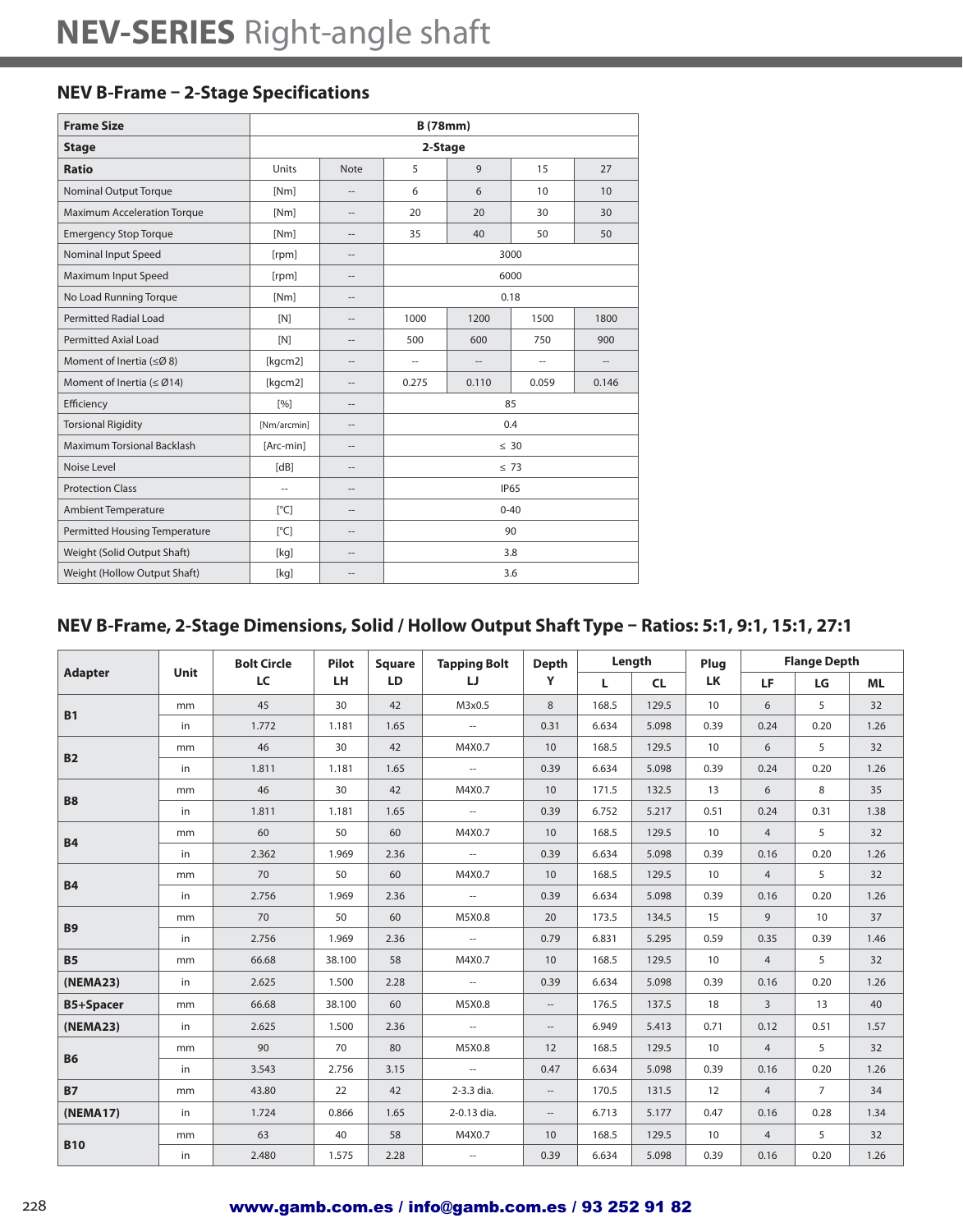### **NEV B-Frame (78mm) 2-Stage Dimensions – Ratios: 5:1, 9:1, 15:1, 27:1**



| <b>Bushing</b>  | 1401  | 1402  | 1403  | 1404  | 1405  | 1406   | 1407  | 1408  | 1409  | 1410  |
|-----------------|-------|-------|-------|-------|-------|--------|-------|-------|-------|-------|
| <b>Inside</b>   |       |       |       | 6.350 | 9.525 | 12.700 |       | 10    |       |       |
| <b>Diameter</b> | 0.236 | 0.315 | 0.433 | 0.250 | 0.375 | 0.500  | 0.472 | 0.394 | 0.354 | 0.197 |

N≣<br>N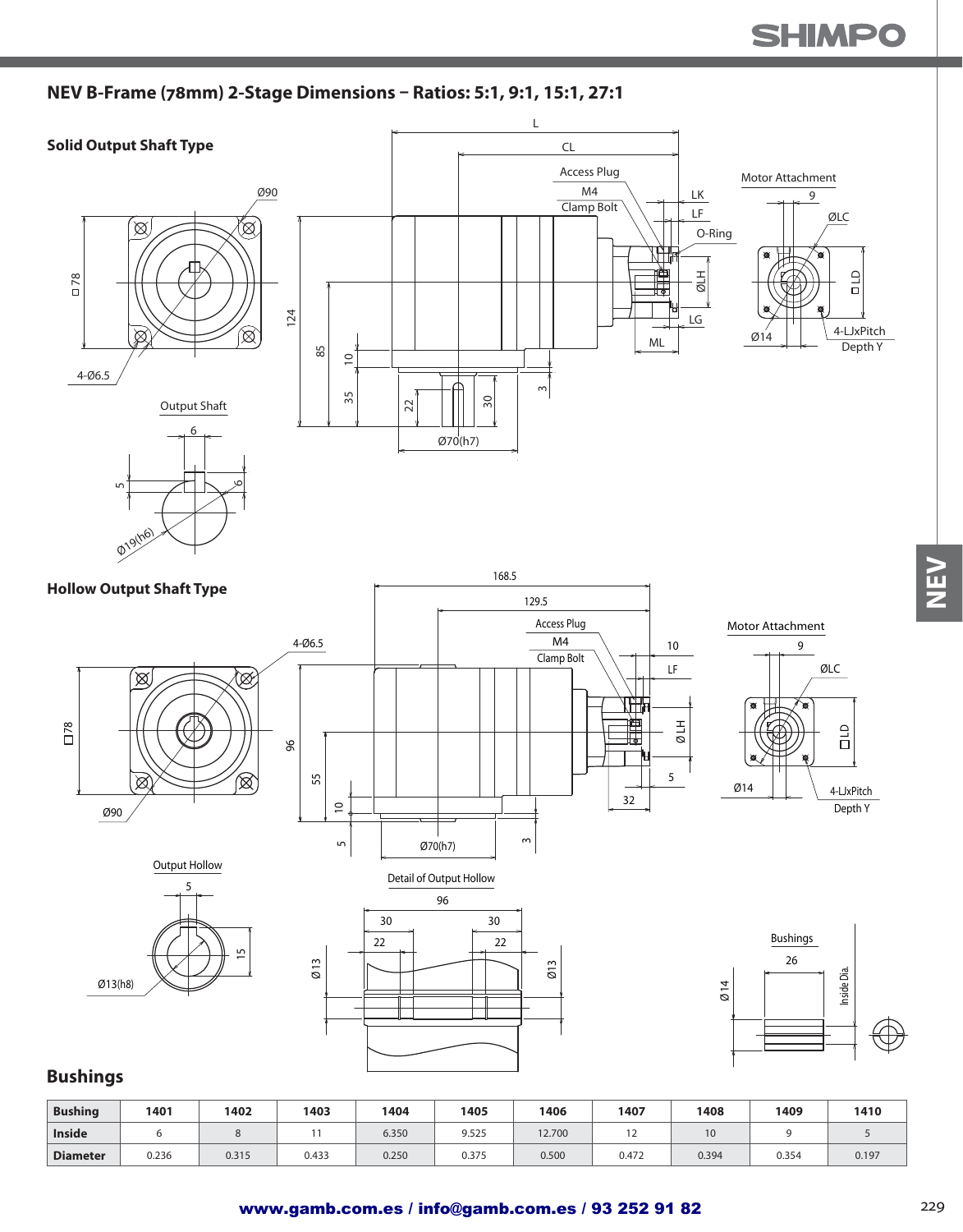# **NEV B-Frame – 3-Stage Specifications**

| <b>Frame Size</b>               | <b>B</b> (78mm)           |                |                      |             |       |  |  |  |
|---------------------------------|---------------------------|----------------|----------------------|-------------|-------|--|--|--|
| <b>Stage</b>                    |                           |                | 3-Stage              |             |       |  |  |  |
| <b>Ratio</b>                    | Units                     | <b>Note</b>    | 45                   | 75          | 105   |  |  |  |
| <b>Nominal Output Torque</b>    | [Nm]                      | --             | 10                   | 15          | 15    |  |  |  |
| Maximum Acceleration Torque     | [Nm]                      | $\sim$         | 30                   | 30          | 30    |  |  |  |
| <b>Emergency Stop Torque</b>    | [Nm]                      | --             | 50                   | 50          | 50    |  |  |  |
| Nominal Input Speed             | [rpm]                     | --             | 3000                 |             |       |  |  |  |
| Maximum Input Speed             | [rpm]                     | --             | 6000                 |             |       |  |  |  |
| No Load Running Torque          | [Nm]                      | --             | 0.109                |             |       |  |  |  |
| <b>Permitted Radial Load</b>    | [N]                       | --             | 1800<br>1800<br>1800 |             |       |  |  |  |
| <b>Permitted Axial Load</b>     | [N]                       | --             | 900                  | 900         | 900   |  |  |  |
| Moment of Inertia ( $\leq$ Ø8)  | [kgcm2]                   | --             | 0.091                | 0.083       | 0.078 |  |  |  |
| Moment of Inertia ( $\leq$ Ø14) | [kgcm2]                   | --             | --                   | --          |       |  |  |  |
| Efficiency                      | [%]                       | $\overline{a}$ |                      | 80          |       |  |  |  |
| <b>Torsional Rigidity</b>       | [Nm/arcmin]               | --             |                      | 0.4         |       |  |  |  |
| Maximum Torsional Backlash      | [Arc-min]                 | --             |                      | $\leq 30$   |       |  |  |  |
| Noise Level                     | [dB]                      | $\overline{a}$ |                      | $\leq 63$   |       |  |  |  |
| <b>Protection Class</b>         | --                        | --             |                      | <b>IP65</b> |       |  |  |  |
| <b>Ambient Temperature</b>      | $\lceil{^{\circ}C}\rceil$ | $\overline{a}$ | $0 - 40$             |             |       |  |  |  |
| Permitted Housing Temperature   | $\lceil^{\circ}C\rceil$   | $\sim$         | 90                   |             |       |  |  |  |
| Weight (Solid Output Shaft)     | [kq]                      | --             | 3.9                  |             |       |  |  |  |
| Weight (Hollow Output Shaft)    | [kg]                      | $\overline{a}$ | 3.7                  |             |       |  |  |  |

# **NEV B-Frame, 3-Stage Dimensions, Solid / Hollow Output Shaft Type – Ratios: 45:1, 75:1, 105:1**

|                  |      | <b>Bolt Circle</b> | Pilot  | <b>Square</b> | <b>Tapping Bolt</b>      | <b>Depth</b>             |       | Length    | Plug            |                | <b>Flange Depth</b> |           |
|------------------|------|--------------------|--------|---------------|--------------------------|--------------------------|-------|-----------|-----------------|----------------|---------------------|-----------|
| <b>Adapter</b>   | Unit | LC                 | LH.    | <b>LD</b>     | IJ                       | Y                        | L.    | <b>CL</b> | <b>LK</b>       | LF             | LG                  | <b>ML</b> |
| <b>B1</b>        | mm   | 45                 | 30     | 42            | M3x0.5                   | 8                        | 174   | 135       | 10 <sup>°</sup> | 6              | 5                   | 32        |
|                  | in   | 1.772              | 1.181  | 1.65          | $\sim$                   | 0.31                     | 6.850 | 5.315     | 0.39            | 0.24           | 0.20                | 1.26      |
| <b>B2</b>        | mm   | 46                 | 30     | 42            | M4X0.7                   | 10                       | 174   | 135       | 10              | 6              | 5                   | 32        |
|                  | in   | 1.811              | 1.181  | 1.65          | $\sim$                   | 0.39                     | 6.850 | 5.315     | 0.39            | 0.24           | 0.20                | 1.26      |
| <b>B8</b>        | mm   | 46                 | 30     | 42            | M4X0.7                   | 10                       | 177   | 138       | 13              | 6              | 8                   | 35        |
|                  | in   | 1.811              | 1.181  | 1.65          | $\sim$                   | 0.39                     | 6.969 | 5.433     | 0.51            | 0.24           | 0.31                | 1.38      |
| <b>B4</b>        | mm   | 60                 | 50     | 60            | M4X0.7                   | 10                       | 174   | 135       | 10              | $\overline{4}$ | 5                   | 32        |
|                  | in   | 2.362              | 1.969  | 2.36          | $\sim$                   | 0.39                     | 6.850 | 5.315     | 0.39            | 0.16           | 0.20                | 1.26      |
| <b>B4</b>        | mm   | 70                 | 50     | 60            | M4X0.7                   | 10                       | 174   | 135       | 10              | $\overline{4}$ | 5                   | 32        |
|                  | in   | 2.756              | 1.969  | 2.36          | $\sim$                   | 0.39                     | 6.850 | 5.315     | 0.39            | 0.16           | 0.20                | 1.26      |
| <b>B9</b>        | mm   | 70                 | 50     | 60            | M5X0.8                   | 20                       | 179   | 140       | 15              | 9              | 10                  | 37        |
|                  | in   | 2.756              | 1.969  | 2.36          | $\sim$                   | 0.79                     | 7.047 | 5.512     | 0.59            | 0.35           | 0.39                | 1.46      |
| <b>B5</b>        | mm   | 66.68              | 38.100 | 58            | M4X0.7                   | 10 <sup>°</sup>          | 174   | 135       | 10              | $\overline{4}$ | 5                   | 32        |
| (NEMA23)         | in   | 2.625              | 1.500  | 2.28          | $\overline{\phantom{a}}$ | 0.39                     | 6.850 | 5.315     | 0.39            | 0.16           | 0.20                | 1.26      |
| <b>B5+Spacer</b> | mm   | 66.68              | 38.100 | 60            | M5X0.8                   | 12                       | 182   | 143       | 18              | $\overline{3}$ | 13                  | 40        |
| (NEMA23)         | in   | 2.625              | 1.500  | 2.36          | $\sim$                   | 0.47                     | 7.165 | 5.630     | 0.71            | 0.12           | 0.51                | 1.57      |
|                  | mm   | 90                 | 70     | 80            | M5X0.8                   | 12                       | 174   | 135       | 10              | $\overline{4}$ | 5                   | 32        |
| <b>B6</b>        | in   | 3.543              | 2.756  | 3.15          | $\sim$                   | 0.47                     | 6.850 | 5.315     | 0.39            | 0.16           | 0.20                | 1.26      |
| <b>B7</b>        | mm   | 43.80              | 22     | 42            | 2-3.3 dia.               | $\overline{\phantom{a}}$ | 176   | 137       | 12              | $\overline{4}$ | $\overline{7}$      | 34        |
| (NEMA17)         | in   | 1.724              | 0.866  | 1.65          | 2-0.13 dia.              | $\overline{\phantom{a}}$ | 6.929 | 5.394     | 0.47            | 0.16           | 0.28                | 1.34      |
|                  | mm   | 63                 | 40     | 58            | M4X0.7                   | 10                       | 174   | 135       | 10              | $\overline{4}$ | 5                   | 32        |
| <b>B10</b>       | in   | 2.480              | 1.575  | 2.28          | $\sim$                   | 0.39                     | 6.850 | 5.315     | 0.39            | 0.16           | 0.20                | 1.26      |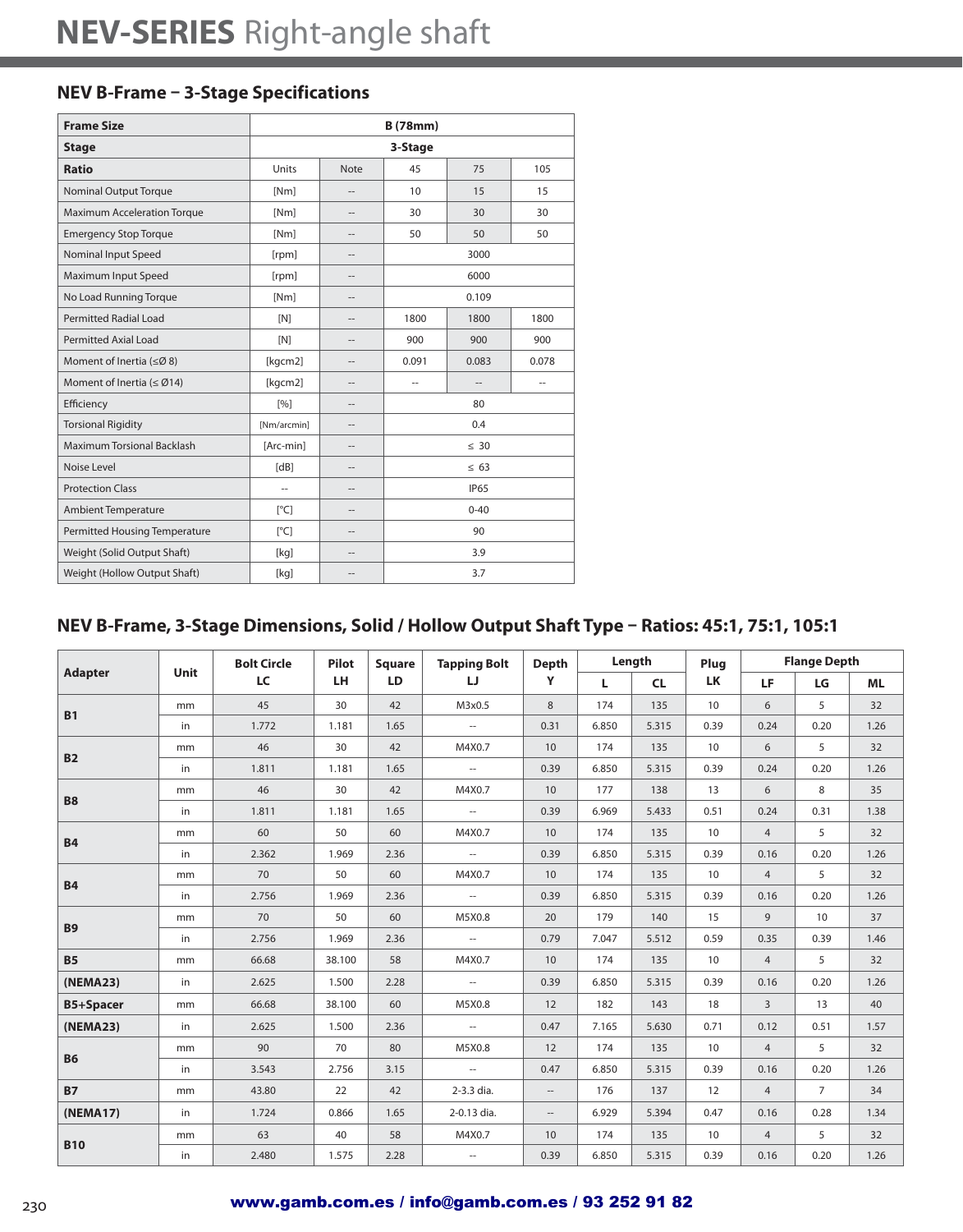#### **NEV B-Frame (78mm) 3-Stage Dimensions – Ratios: 45:1, 75:1, 105:1**



**Diameter** 0.236 0.250 0.197

M<br>N<br>N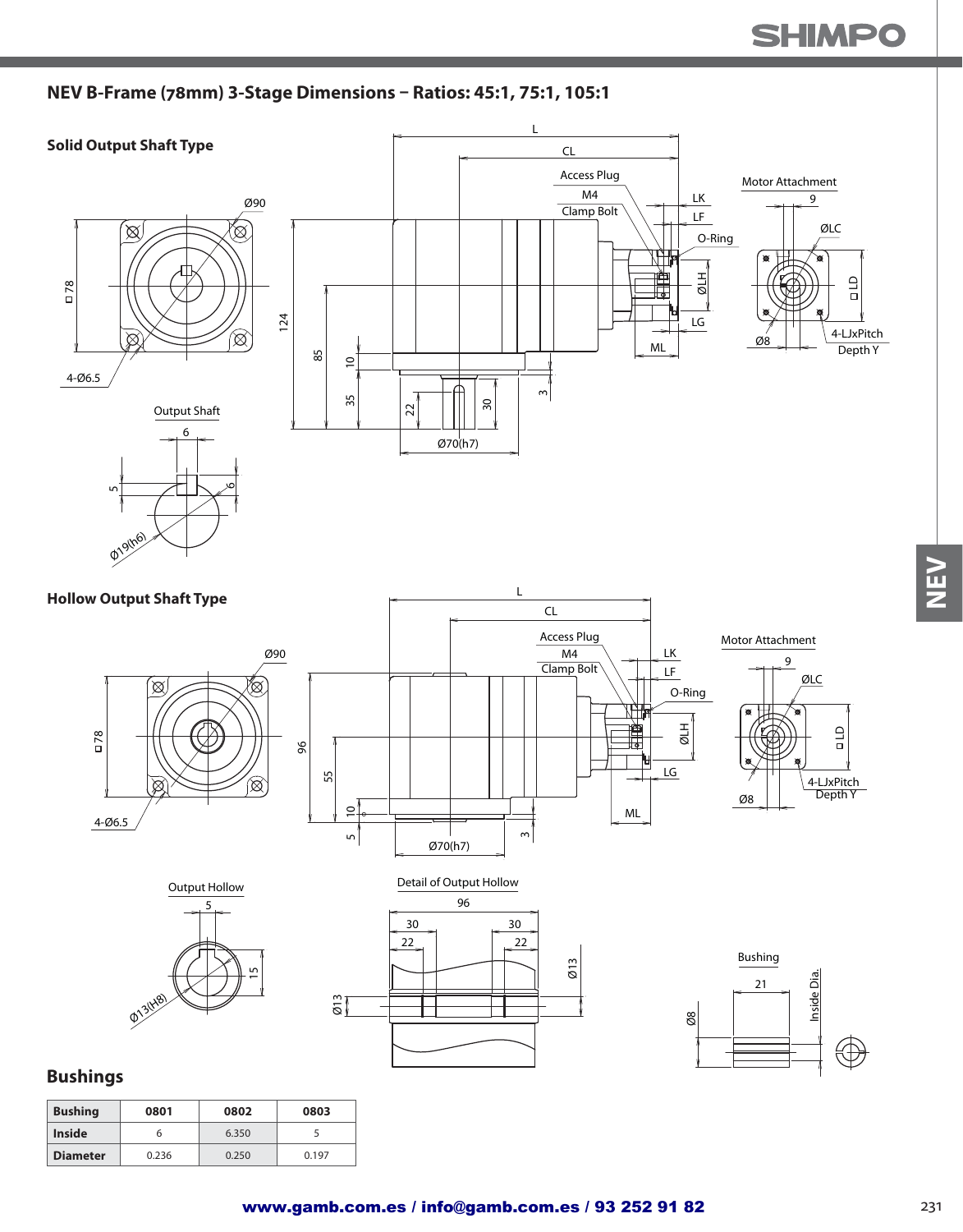### **NEV C-Frame – 2-Stage Specifications**

| <b>Frame Size</b>                    | C (90mm)                |                          |          |                |                |                                    |  |  |  |
|--------------------------------------|-------------------------|--------------------------|----------|----------------|----------------|------------------------------------|--|--|--|
| <b>Stage</b>                         |                         |                          | 2-Stage  |                |                |                                    |  |  |  |
| <b>Ratio</b>                         | Units                   | <b>Note</b>              | 5        | 9              | 15             | 27                                 |  |  |  |
| <b>Nominal Output Torque</b>         | [Nm]                    | $\sim$                   | 15       | 20             | 20             | 30                                 |  |  |  |
| <b>Maximum Acceleration Torque</b>   | [Nm]                    | $\overline{\phantom{a}}$ | 30       | 35             | 40             | 40                                 |  |  |  |
| <b>Emergency Stop Torque</b>         | [Nm]                    | $\overline{a}$           | 50       | 50             | 60             | 75                                 |  |  |  |
| Nominal Input Speed                  | [rpm]                   | $\overline{a}$           |          |                | 3000           |                                    |  |  |  |
| Maximum Input Speed                  | [rpm]                   | $\overline{\phantom{a}}$ | 6000     |                |                |                                    |  |  |  |
| No Load Running Torque               | [Nm]                    | $\overline{a}$           | 0.3      |                |                |                                    |  |  |  |
| <b>Permitted Radial Load</b>         | [N]                     | $\overline{a}$           | 1000     | 1500           | 1800           | 1800                               |  |  |  |
| Permitted Axial Load                 | [N]                     | $\overline{\phantom{a}}$ | 500      | 750            | 900            | 900                                |  |  |  |
| Moment of Inertia (≤Ø14)             | [kgcm2]                 | $\overline{a}$           | --       | $\overline{a}$ | $\overline{a}$ | $\hspace{0.05cm} -\hspace{0.05cm}$ |  |  |  |
| Moment of Inertia ( $\leq$ Ø19)      | [kgcm2]                 | $\overline{a}$           | 0.806    | 0.744          | 0.415          | 0.585                              |  |  |  |
| Efficiency                           | $\lceil 96 \rceil$      | $\overline{\phantom{a}}$ |          | 85             |                |                                    |  |  |  |
| <b>Torsional Rigidity</b>            | [Nm/arcmin]             | $\overline{a}$           |          |                | 1.0            |                                    |  |  |  |
| Maximum Torsional Backlash           | [Arc-min]               | $\overline{\phantom{a}}$ |          |                | $\leq 30$      |                                    |  |  |  |
| Noise Level                          | [dB]                    | $\overline{\phantom{a}}$ |          |                | $\leq 73$      |                                    |  |  |  |
| <b>Protection Class</b>              | $\overline{a}$          | $\overline{\phantom{a}}$ |          |                | <b>IP65</b>    |                                    |  |  |  |
| <b>Ambient Temperature</b>           | $\lceil^{\circ}C\rceil$ | $\overline{a}$           | $0 - 40$ |                |                |                                    |  |  |  |
| <b>Permitted Housing Temperature</b> | $\lceil^{\circ}C\rceil$ | $\overline{\phantom{a}}$ | 90       |                |                |                                    |  |  |  |
| Weight (Solid Output Shaft)          | [kg]                    | $\overline{\phantom{a}}$ | 4.1      |                |                |                                    |  |  |  |
| Weight (Hollow Output Shaft)         | [kg]                    | $\overline{a}$           |          |                | 4.0            |                                    |  |  |  |

# **NEV C-Frame, 2-Stage Dimensions, Solid / Hollow Output Shaft Type – Ratios: 5:1, 9:1, 15:1, 27:1**

|                |      | <b>Bolt Circle</b> | Pilot     | <b>Square</b> | <b>Tapping Bolt</b> | <b>Depth</b>                                        |       | Length    | Plug      |                | <b>Flange Depth</b> |           |
|----------------|------|--------------------|-----------|---------------|---------------------|-----------------------------------------------------|-------|-----------|-----------|----------------|---------------------|-----------|
| <b>Adapter</b> | Unit | LC                 | <b>LH</b> | LD            | IJ                  | Y                                                   | L.    | <b>CL</b> | <b>LK</b> | LF             | LG                  | <b>ML</b> |
| C1             | mm   | 60                 | 50        | 60            | M4x0.7              | 10 <sup>°</sup>                                     | 206.5 | 161.5     | 11        | $\overline{4}$ | 5                   | 42        |
|                | in   | 2.362              | 1.969     | 2.36          | $\sim$              | 0.39                                                | 8.130 | 6.358     | 0.43      | 0.16           | 0.20                | 1.65      |
| C1             | mm   | 70                 | 50        | 60            | M4x0.7              | 10                                                  | 206.5 | 161.5     | 11        | $\overline{4}$ | 5                   | 42        |
|                | in   | 2.756              | 1.969     | 2.36          | $\sim$              | 0.39                                                | 8.130 | 6.358     | 0.43      | 0.16           | 0.20                | 1.65      |
| C <sub>7</sub> | mm   | 70                 | 50        | 60            | M5x0.8              | 12                                                  | 210.5 | 165.5     | 15        | 6              | 9                   | 46        |
|                | in   | 2.756              | 1.969     | 2.36          | $\sim$              | 0.47                                                | 8.287 | 6.516     | 0.59      | 0.24           | 0.35                | 1.81      |
| C <sub>2</sub> | mm   | 90                 | 70        | 80            | M5X0.8              | 12                                                  | 206.5 | 161.5     | 11        | $\overline{4}$ | 5                   | 42        |
|                | in   | 3.543              | 2.756     | 3.15          | $\sim$              | 0.47                                                | 8.130 | 6.358     | 0.43      | 0.16           | 0.20                | 1.65      |
| C8             | mm   | 90                 | 70        | 80            | M6X1.0              | 21                                                  | 211.5 | 166.5     | 16        | 9              | 10                  | 47        |
|                | in   | 3.543              | 2.756     | 3.15          | $\sim$              | 0.83                                                | 8.327 | 6.555     | 0.63      | 0.35           | 0.39                | 1.85      |
| C <sub>3</sub> | mm   | 100                | 80        | 86            | M6X1.0              | 16                                                  | 206.5 | 161.5     | 11        | $\overline{4}$ | 5                   | 42        |
|                | in   | 3.937              | 3.150     | 3.39          | $\sim$              | 0.63                                                | 8.130 | 6.358     | 0.43      | 0.16           | 0.20                | 1.65      |
| C <sub>4</sub> | mm   | 98.43              | 73.025    | 83            | M5X0.8              | 12                                                  | 206.5 | 161.5     | 11        | $\overline{4}$ | 5                   | 42        |
| (NEMA34)       | in   | 3.875              | 2.875     | 3.27          | $\sim$              | 0.47                                                | 8.130 | 6.358     | 0.43      | 0.16           | 0.20                | 1.65      |
| C4+Spacer      | mm   | 98.43              | 73.025    | 83            | M5X0.8              | 12                                                  | 214.5 | 169.5     | 19        | $\overline{3}$ | 13                  | 50        |
| (NEMA34)       | in   | 3.875              | 2.875     | 3.27          | $\sim$              | 0.47                                                | 8.445 | 6.673     | 0.75      | 0.12           | 0.51                | 1.97      |
|                | mm   | 75                 | 60        | 67            | M5X0.8              | 12                                                  | 206.5 | 161.5     | 11        | $\overline{4}$ | 5                   | 42        |
| C <sub>5</sub> | in   | 2.953              | 2.362     | 2.64          | $\sim$              | 0.47                                                | 8.130 | 6.358     | 0.43      | 0.16           | 0.20                | 1.65      |
|                | mm   | 115                | 95        | 100           | M6X1.0              | 16                                                  | 206.5 | 161.5     | 11        | $\overline{4}$ | 5                   | 42        |
| C6             | in   | 4.528              | 3.740     | 3.94          | $\sim$              | 0.63                                                | 8.130 | 6.358     | 0.43      | 0.16           | 0.20                | 1.65      |
| C9             | mm   | 66.68              | 38.100    | 60            | M4x0.7              | 10                                                  | 206.5 | 161.5     | 11        | $\overline{4}$ | 5                   | 42        |
| (NEMA23)       | in   | 2.625              | 1.500     | 2.36          | $\sim$              | 0.39                                                | 8.130 | 6.358     | 0.43      | 0.16           | 0.20                | 1.65      |
|                | mm   | 66.68              | 38.100    | 60            | M5x0.8              | $\overline{\phantom{a}}$                            | 214.5 | 169.5     | 18        | 11             | 13                  | 50        |
| C14            | in   | 2.625              | 1.500     | 2.36          | $\sim$              | $\hspace{0.05cm} -\hspace{0.05cm} -\hspace{0.05cm}$ | 8.445 | 6.673     | 0.71      | 0.43           | 0.51                | 1.97      |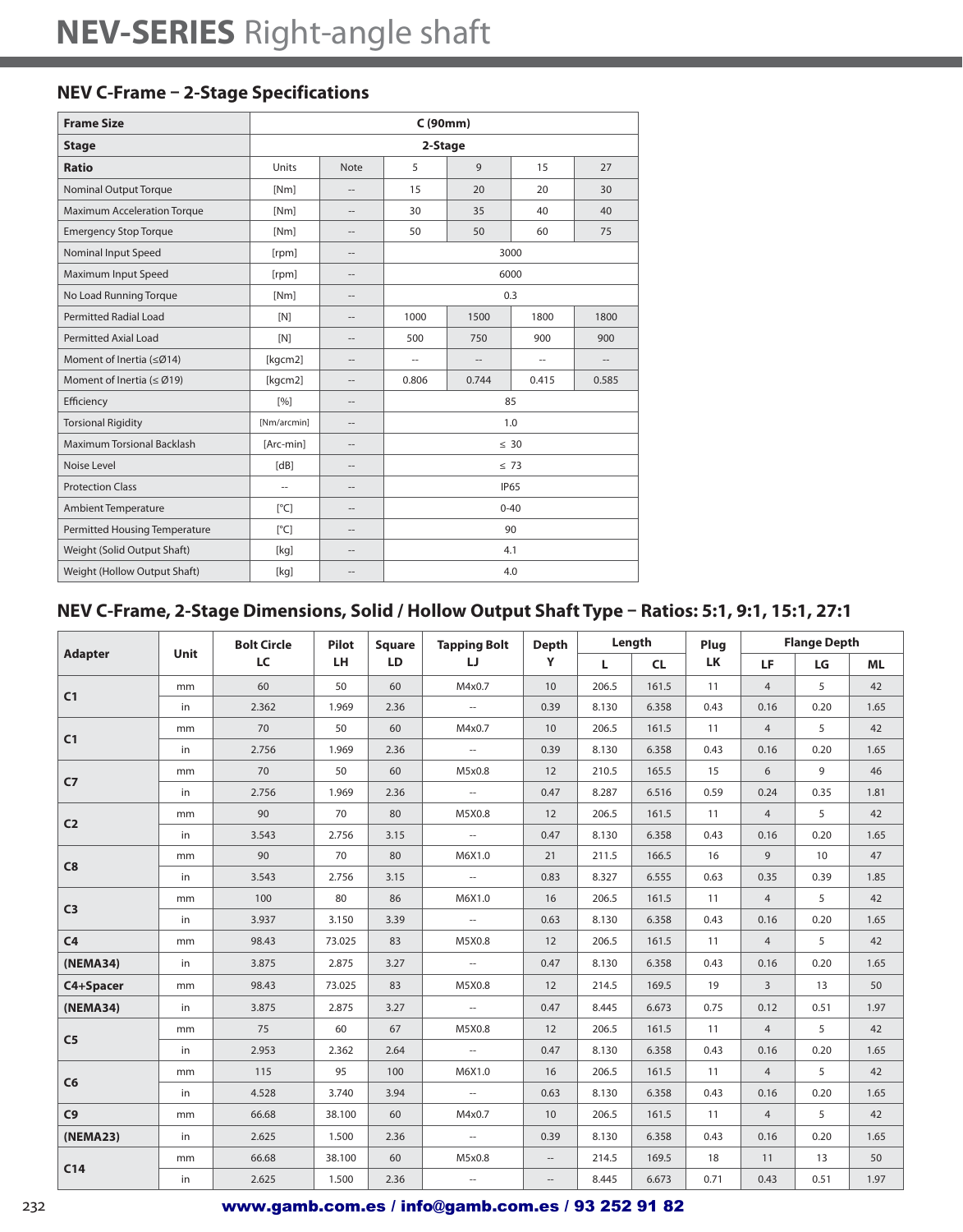|  | NEV C-Frame, 2-Stage Dimensions, Solid / Hollow Output Shaft Type - Ratios: 5:1, 9:1, 15:1, 27:1 |
|--|--------------------------------------------------------------------------------------------------|
|--|--------------------------------------------------------------------------------------------------|

|                 |      | <b>Bolt Circle</b> | <b>Pilot</b> | Sauare | <b>Tapping Bolt</b> | Depth                                          |       | Length    | Plug |      | <b>Flange Depth</b> |           |
|-----------------|------|--------------------|--------------|--------|---------------------|------------------------------------------------|-------|-----------|------|------|---------------------|-----------|
| Adapter         | Unit | LC                 | LH           | LD     | IJ                  | $\mathbf{v}$                                   |       | <b>CL</b> | LK   | LF.  | LG                  | <b>ML</b> |
| C10             | mm   | 63                 | 40           | 60     | M4x0.7              | 10                                             | 206.5 | 161.5     | 11   | 4    |                     | 42        |
|                 | in   | 2.480              | .575         | 2.36   | $\sim$              | 0.39                                           | 8.130 | 6.358     | 0.43 | 0.16 | 0.20                | 1.65      |
|                 | mm   | 95                 | 80           | 86     | M6x1.0              | $\hspace{0.1mm}-\hspace{0.1mm}-\hspace{0.1mm}$ | 206.5 | 161.5     | 11   | 4    |                     | 42        |
| C <sub>11</sub> | in   | 3.740              | 3.150        | 3.39   | $\sim$              | $\hspace{0.1mm}-\hspace{0.1mm}-\hspace{0.1mm}$ | 8.130 | 6.358     | 0.43 | 0.16 | 0.20                | 1.65      |

## **NEV C-Frame (90mm) 2-Stage Dimensions – Ratios: 5:1, 9:1, 15:1, 27:1**



| <b>Bushing</b>  | 1901  | 1902  | 1903  | 1904  | 1905   | 1906   | 1907  | 1908  | 1909  | 1910  | 1911  |
|-----------------|-------|-------|-------|-------|--------|--------|-------|-------|-------|-------|-------|
| <b>Inside</b>   |       |       | 16    | 9.525 | 12.700 | 15.875 | ے ا   | 10    |       |       | 6.350 |
| <b>Diameter</b> | 0.433 | 0.551 | 0.630 | 0.375 | 0.500  | 0.625  | 0.472 | 0.394 | 0.354 | 0.315 | 0.250 |

N<br>N<br>N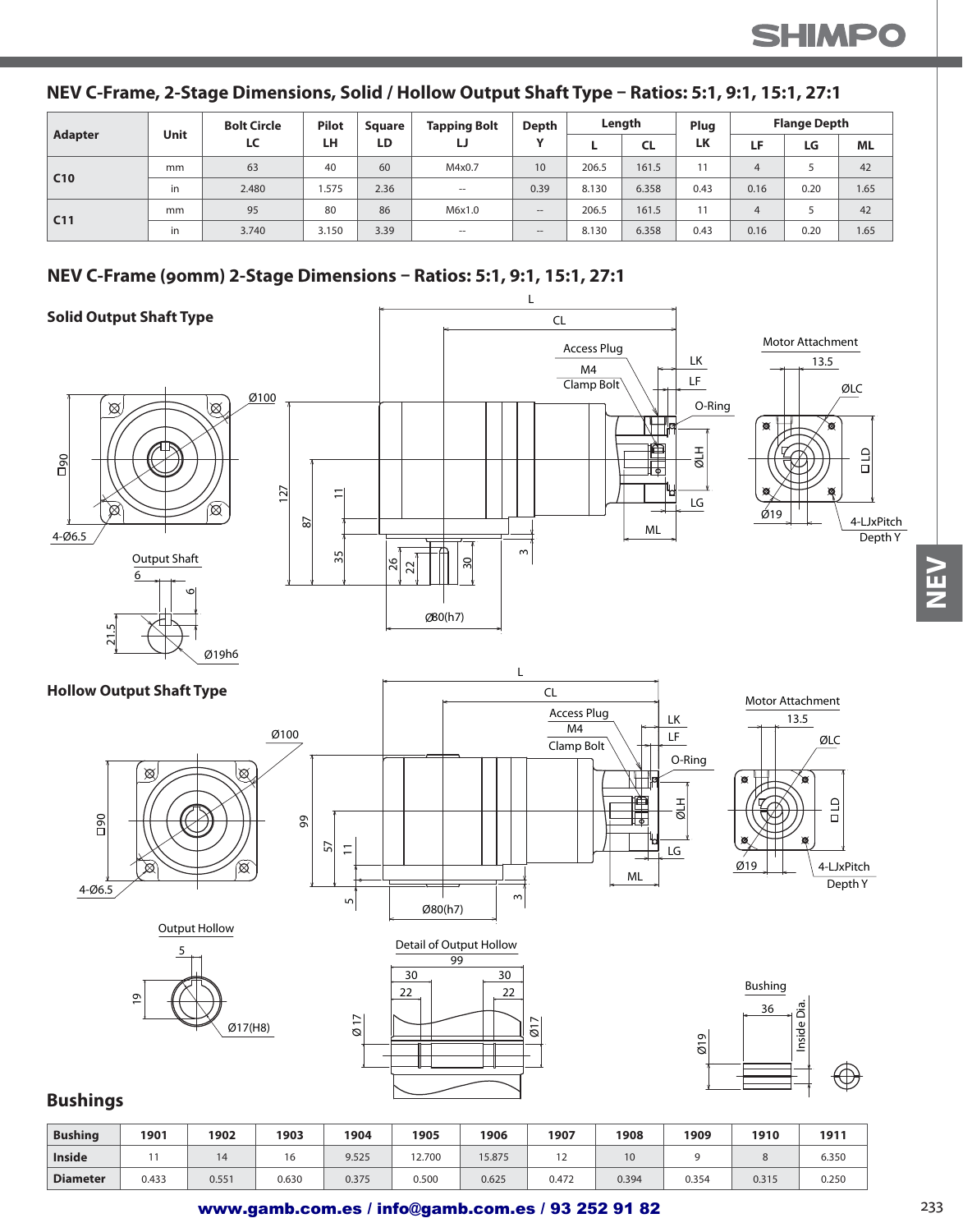### **NEV C-Frame – 3-Stage Specifications**

| <b>Frame Size</b>               | C (90mm)                |                          |                      |                          |                |  |  |  |
|---------------------------------|-------------------------|--------------------------|----------------------|--------------------------|----------------|--|--|--|
| <b>Stage</b>                    |                         |                          | 3-Stage              |                          |                |  |  |  |
| <b>Ratio</b>                    | Units                   | <b>Note</b>              | 45                   | 75                       | 105            |  |  |  |
| <b>Nominal Output Torque</b>    | [Nm]                    | $\overline{a}$           | 30                   | 30                       | 30             |  |  |  |
| Maximum Acceleration Torque     | [Nm]                    |                          | 40                   | 40                       | 40             |  |  |  |
| <b>Emergency Stop Torque</b>    | [Nm]                    | $\overline{a}$           | 75                   | 75                       | 75             |  |  |  |
| Nominal Input Speed             | [rpm]                   | --                       | 3000                 |                          |                |  |  |  |
| Maximum Input Speed             | [rpm]                   | $\hspace{0.05cm} -$      | 6000                 |                          |                |  |  |  |
| No Load Running Torque          | [Nm]                    | $\overline{a}$           | 0.205                |                          |                |  |  |  |
| <b>Permitted Radial Load</b>    | [N]                     | --                       | 1800<br>1800<br>1800 |                          |                |  |  |  |
| <b>Permitted Axial Load</b>     | [N]                     | $\overline{a}$           | 900                  | 900                      | 900            |  |  |  |
| Moment of Inertia (≤Ø14)        | [kgcm2]                 | $\hspace{0.05cm} -$      | 0.794                | 0.690                    | 0.590          |  |  |  |
| Moment of Inertia ( $\leq$ Ø19) | [kgcm2]                 | $\overline{\phantom{a}}$ | $\overline{a}$       | $\overline{\phantom{a}}$ | $\overline{a}$ |  |  |  |
| Efficiency                      | [%]                     | $\overline{\phantom{a}}$ |                      | 80                       |                |  |  |  |
| <b>Torsional Rigidity</b>       | [Nm/arcmin]             | $\hspace{0.05cm} -$      |                      | 1.0                      |                |  |  |  |
| Maximum Torsional Backlash      | [Arc-min]               | $\overline{a}$           |                      | $\leq 30$                |                |  |  |  |
| Noise Level                     | [dB]                    | --                       |                      | $\leq 63$                |                |  |  |  |
| <b>Protection Class</b>         | $\overline{a}$          | $\overline{a}$           |                      | <b>IP65</b>              |                |  |  |  |
| <b>Ambient Temperature</b>      | $\lceil^{\circ}C\rceil$ | --                       | $0 - 40$             |                          |                |  |  |  |
| Permitted Housing Temperature   | $\lceil^{\circ}$ C]     | $\hspace{0.05cm} -$      | 90                   |                          |                |  |  |  |
| Weight (Solid Output Shaft)     | [kg]                    | $\overline{a}$           | 4.3                  |                          |                |  |  |  |
| Weight (Hollow Output Shaft)    | [kg]                    |                          | 4.2                  |                          |                |  |  |  |

### **NEV C-Frame, 3-Stage Dimensions, Solid / Hollow Output Shaft Type – Ratios: 45:1, 75:1, 105:1**

|                | Unit | <b>Bolt Circle</b> | Pilot  | <b>Square</b> | <b>Tapping Bolt</b> | <b>Depth</b> |       | Length    | Plug |                | <b>Flange Depth</b> |           |
|----------------|------|--------------------|--------|---------------|---------------------|--------------|-------|-----------|------|----------------|---------------------|-----------|
| <b>Adapter</b> |      | LC                 | LH.    | <b>LD</b>     | IJ                  | Y            | L.    | <b>CL</b> | LK   | <b>LF</b>      | LG                  | <b>ML</b> |
| C1             | mm   | 60                 | 50     | 60            | M4x0.7              | 10           | 209   | 164       | 11   | $\overline{4}$ | 5                   | 42        |
|                | in   | 2.362              | 1.969  | 2.36          | $\sim$              | 0.39         | 8.228 | 6.457     | 0.43 | 0.16           | 0.20                | 1.65      |
| C1             | mm   | 70                 | 50     | 60            | M4x0.7              | 10           | 209   | 164       | 11   | $\overline{4}$ | 5                   | 42        |
|                | in   | 2.756              | 1.969  | 2.36          | $\sim$              | 0.39         | 8.228 | 6.457     | 0.43 | 0.16           | 0.20                | 1.65      |
| C7             | mm   | 70                 | 50     | 60            | M5x0.8              | 12           | 213   | 168       | 15   | 6              | 9                   | 46        |
|                | in   | 2.756              | 1.969  | 2.36          | $\sim$              | 0.47         | 8.386 | 6.614     | 0.59 | 0.24           | 0.35                | 1.81      |
| C <sub>2</sub> | mm   | 90                 | 70     | 80            | M5X0.8              | 12           | 209   | 164       | 11   | $\overline{4}$ | 5                   | 42        |
|                | in   | 3.543              | 2.756  | 3.15          | $\sim$              | 0.47         | 8.228 | 6.457     | 0.43 | 0.16           | 0.20                | 1.65      |
| C8             | mm   | 90                 | 70     | 80            | M6X1.0              | 21           | 214   | 169       | 16   | 9              | 10                  | 47        |
|                | in   | 3.543              | 2.756  | 3.15          | $\sim$              | 0.83         | 8.425 | 6.654     | 0.63 | 0.35           | 0.39                | 1.85      |
| C <sub>3</sub> | mm   | 100                | 80     | 86            | M6X1.0              | 16           | 209   | 164       | 11   | $\overline{4}$ | 5                   | 42        |
|                | in   | 3.937              | 3.150  | 3.39          | $\sim$              | 0.63         | 8.228 | 6.457     | 0.43 | 0.16           | 0.20                | 1.65      |
| C <sub>4</sub> | mm   | 98.43              | 73.025 | 83            | M5X0.8              | 12           | 209   | 164       | 11   | $\overline{4}$ | 5                   | 42        |
| (NEMA34)       | in   | 3.875              | 2.875  | 3.27          | $\sim$              | 0.47         | 8.228 | 6.457     | 0.43 | 0.16           | 0.20                | 1.65      |
| C4+Spacer      | mm   | 98.43              | 73.025 | 83            | M5X0.8              | 12           | 217   | 172       | 19   | $\overline{3}$ | 13                  | 50        |
| (NEMA34)       | in   | 3.875              | 2.875  | 3.27          | $\sim$              | 0.47         | 8.543 | 6.772     | 0.75 | 0.12           | 0.51                | 1.97      |
|                | mm   | 75                 | 60     | 67            | M5X0.8              | 12           | 209   | 164       | 11   | $\overline{4}$ | 5                   | 42        |
| C <sub>5</sub> | in   | 2.953              | 2.362  | 2.64          | $\sim$              | 0.47         | 8.228 | 6.457     | 0.43 | 0.16           | 0.20                | 1.65      |
| C6             | mm   | 115                | 95     | 100           | M6X1.0              | 16           | 209   | 164       | 11   | $\overline{4}$ | 5                   | 42        |
|                | in   | 4.528              | 3.740  | 3.94          | $\sim$              | 0.63         | 8.228 | 6.457     | 0.43 | 0.16           | 0.20                | 1.65      |
| C9             | mm   | 66.68              | 38.100 | 60            | M4x0.7              | 10           | 209   | 164       | 11   | $\overline{4}$ | 5                   | 42        |
| (NEMA23)       | in   | 2.625              | 1.500  | 2.36          | $\sim$              | 0.39         | 8.228 | 6.457     | 0.43 | 0.16           | 0.20                | 1.65      |
|                | mm   | 66.68              | 38.100 | 60            | M5x0.8              | 12           | 217   | 172       | 18   | 11             | 13                  | 50        |
| C14            | in   | 2.625              | 1.500  | 2.36          | $\sim$              | 0.47         | 8.543 | 6.772     | 0.71 | 0.43           | 0.51                | 1.97      |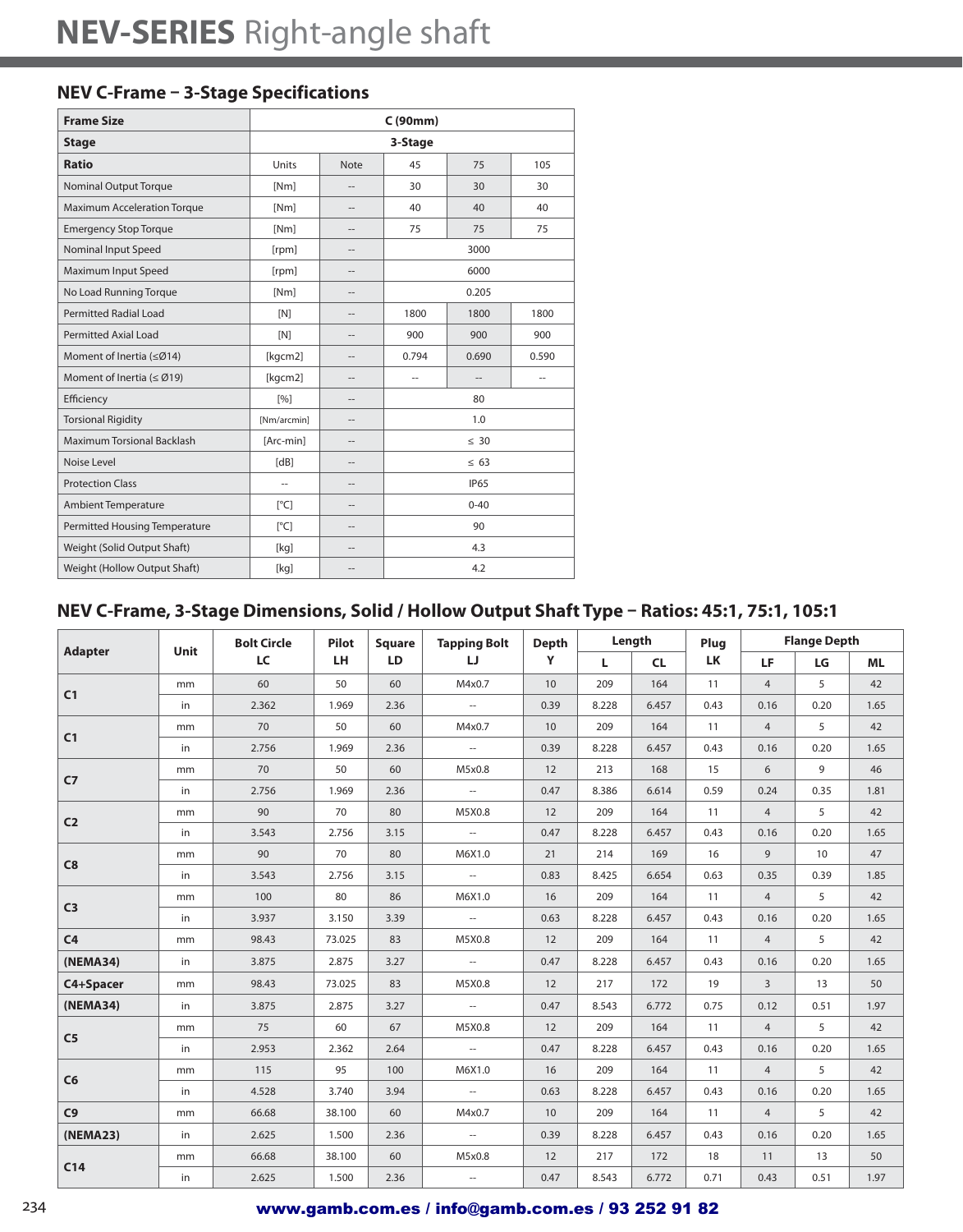#### **NEV C-Frame, 3-Stage Dimensions, Solid / Hollow Output Shaft Type – Ratios: 45:1, 75:1, 105:1**

| Adapter         | Unit | <b>Bolt Circle</b> | <b>Pilot</b> | <b>Square</b> | <b>Tapping Bolt</b> | Depth        |       | Length | Plug |      | <b>Flange Depth</b> |           |
|-----------------|------|--------------------|--------------|---------------|---------------------|--------------|-------|--------|------|------|---------------------|-----------|
|                 |      | LC                 | LH           | LD            | IJ                  | $\mathbf{v}$ | ь.    | CL     | LK   | LF   | LG                  | <b>ML</b> |
| C10             | mm   | 63                 | 40           | 60            | M4x0.7              | 10           | 209   | 164    |      |      |                     | 42        |
|                 | in   | 2.480              | .575         | 2.36          | $\hspace{0.05cm}$   | 0.39         | 8.228 | 6.457  | 0.43 | 0.16 | 0.20                | 1.65      |
| C <sub>11</sub> | mm   | 95                 | 80           | 86            | M6x1.0              |              | 209   | 164    |      |      |                     | 42        |
|                 | in   | 3.740              | 3.150        | 3.39          | -                   |              | 8.228 | 6.457  | 0.43 | 0.16 | 0.20                | 1.65      |

#### **NEV C-Frame (90mm) 3-Stage Dimensions – Ratios: 45:1, 75:1, 105:1**



| <b>Bushing</b>  | 1401  | 1402  | 1403  | 1404  | 1405  | 1406   | 1407  | 1408  | 1409  | 1410  |
|-----------------|-------|-------|-------|-------|-------|--------|-------|-------|-------|-------|
| <b>Inside</b>   |       |       |       | 6.350 | 9.525 | 12.700 | . .   |       |       |       |
| <b>Diameter</b> | 0.236 | 0.315 | 0.433 | 0.250 | 0.375 | 0.500  | 0.472 | 0.394 | 0.354 | 0.197 |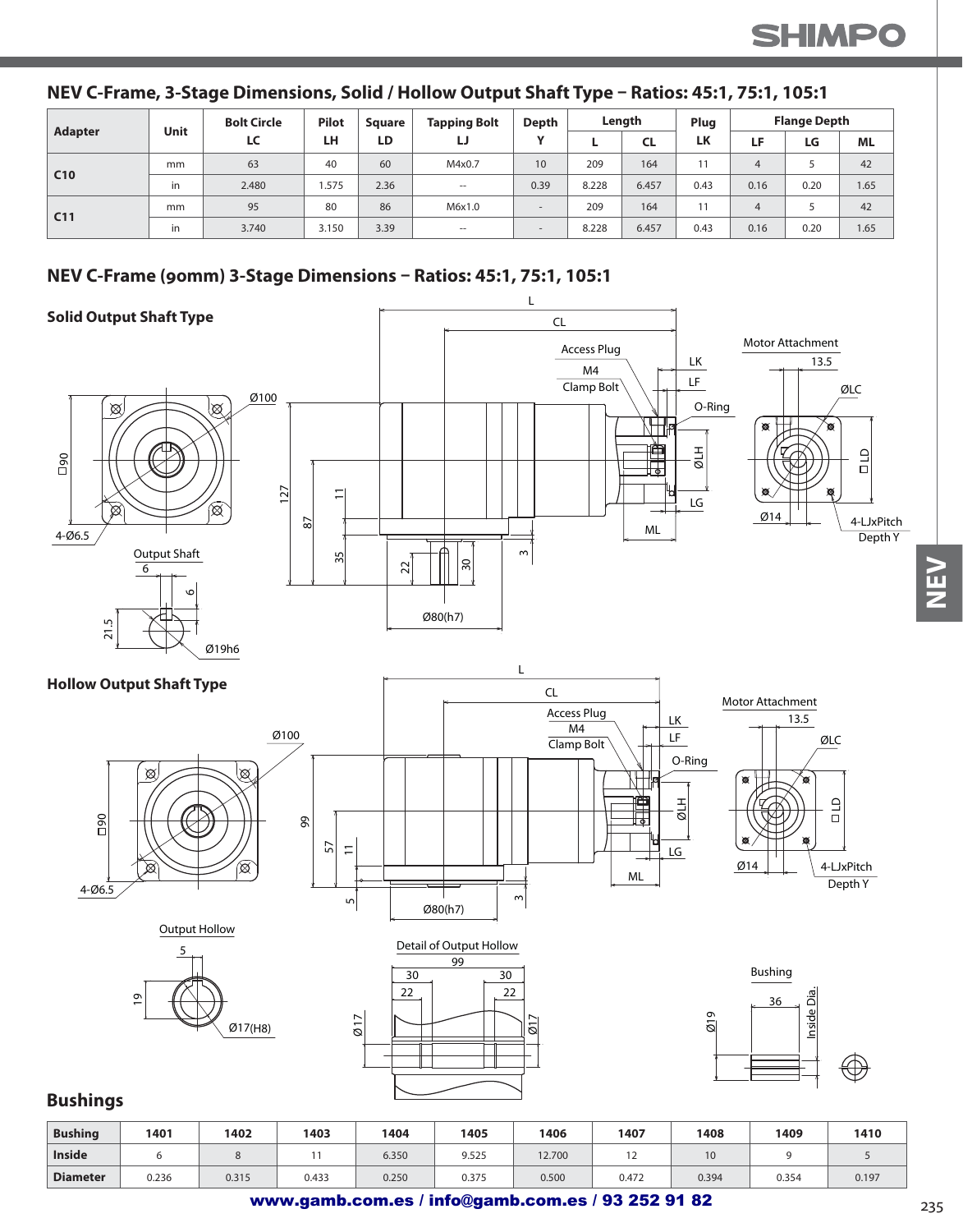### **NEV D-Frame – 2-Stage Specifications**

| <b>Frame Size</b>                  |                    |                          | D(115mm)                     |                |                   |                   |  |  |
|------------------------------------|--------------------|--------------------------|------------------------------|----------------|-------------------|-------------------|--|--|
| <b>Stage</b>                       |                    |                          | 2-Stage                      |                |                   |                   |  |  |
| <b>Ratio</b>                       | Units              | <b>Note</b>              | 5                            | 9              | 15                | 27                |  |  |
| <b>Nominal Output Torque</b>       | [Nm]               | $\sim$                   | 25                           | 25             | 25                | 40                |  |  |
| <b>Maximum Acceleration Torque</b> | [Nm]               | $\hspace{0.05cm} -$      | 55                           | 75             | 75                | 80                |  |  |
| <b>Emergency Stop Torque</b>       | [Nm]               | $\overline{a}$           | 100                          | 140            | 140               | 180               |  |  |
| Nominal Input Speed                | [rpm]              | $\overline{a}$           | 3000                         |                |                   |                   |  |  |
| Maximum Input Speed                | [rpm]              | $\overline{\phantom{a}}$ |                              |                |                   |                   |  |  |
| No Load Running Torque             | [Nm]               | $\overline{a}$           |                              |                | 0.45              |                   |  |  |
| <b>Permitted Radial Load</b>       | [N]                | $\overline{a}$           | 2200<br>2200<br>2600<br>2600 |                |                   |                   |  |  |
| Permitted Axial Load               | [N]                | $\overline{a}$           | 1100<br>1100<br>1300<br>1300 |                |                   |                   |  |  |
| Moment of Inertia (≤Ø14)           | [kgcm2]            | $\overline{a}$           | $\overline{a}$               | $\overline{a}$ | $\hspace{0.05cm}$ | $\qquad \qquad -$ |  |  |
| Moment of Inertia ( $\leq$ Ø19)    | [kgcm2]            | $\overline{a}$           | 1.502                        | 1.254          | 0.464             | 0.720             |  |  |
| Efficiency                         | [%]                | $\overline{a}$           |                              | 85             |                   |                   |  |  |
| <b>Torsional Rigidity</b>          | [Nm/arcmin]        | $\overline{a}$           | 1.2                          | 1.5            | 1.5               | 1.5               |  |  |
| <b>Maximum Torsional Backlash</b>  | [Arc-min]          | $\overline{a}$           |                              |                | $\leq 30$         |                   |  |  |
| Noise Level                        | [dB]               | $\overline{a}$           |                              |                | $\leq 73$         |                   |  |  |
| <b>Protection Class</b>            | $\hspace{0.05cm}$  | $\overline{a}$           |                              |                | <b>IP65</b>       |                   |  |  |
| <b>Ambient Temperature</b>         | $\lceil^{\circ}$ C | $-$                      |                              | $0 - 40$       |                   |                   |  |  |
| Permitted Housing Temperature      | $\lceil^{\circ}$ C | $\overline{a}$           | 90                           |                |                   |                   |  |  |
| Weight (Solid Output Shaft)        | [kq]               | $\overline{a}$           | 7.1                          |                |                   |                   |  |  |
| Weight (Hollow Output Shaft)       | [kq]               | $\overline{a}$           |                              |                | 6.7               |                   |  |  |

# **NEV D-Frame, 2-Stage Dimensions, Solid / Hollow Output Shaft Type – Ratios: 5:1, 9:1, 15:1, 27:1**

|                | Unit | <b>Bolt Circle</b> | <b>Pilot</b> | <b>Square</b> | <b>Tapping Bolt</b> | <b>Depth</b> |       | Length    | Plug |                | <b>Flange Depth</b> |           |
|----------------|------|--------------------|--------------|---------------|---------------------|--------------|-------|-----------|------|----------------|---------------------|-----------|
| <b>Adapter</b> |      | LC                 | LH.          | LD            | IJ                  | Y            | L.    | <b>CL</b> | LK   | LF             | LG                  | <b>ML</b> |
| D <sub>1</sub> | mm   | 60                 | 50           | 60            | M4x0.7              | 10           | 234   | 176.5     | 11   | $\overline{4}$ | 5                   | 42        |
|                | in   | 2.362              | 1.969        | 2.36          | $\sim$              | 0.39         | 9.213 | 6.949     | 0.43 | 0.16           | 0.20                | 1.65      |
| D <sub>1</sub> | mm   | 70                 | 50           | 60            | M4x0.7              | 10           | 234   | 176.5     | 11   | $\overline{4}$ | 5                   | 42        |
|                | in   | 2.756              | 1.969        | 2.36          | $\sim$              | 0.39         | 9.213 | 6.949     | 0.43 | 0.16           | 0.20                | 1.65      |
| D7             | mm   | 70                 | 50           | 60            | M5x0.8              | 12           | 238   | 180.5     | 15   | 6              | 9                   | 46        |
|                | in   | 2.756              | 1.969        | 2.36          | $\sim$              | 0.47         | 9.370 | 7.106     | 0.59 | 0.24           | 0.35                | 1.81      |
| D <sub>2</sub> | mm   | 90                 | 70           | 80            | M5X0.8              | 12           | 234   | 176.5     | 11   | $\overline{4}$ | 5                   | 42        |
|                | in   | 3.543              | 2.756        | 3.15          | $\sim$              | 0.47         | 9.213 | 6.949     | 0.43 | 0.16           | 0.20                | 1.65      |
| D <sub>8</sub> | mm   | 90                 | 70           | 80            | M6X1.0              | 21           | 239   | 181.5     | 16   | 9              | 10                  | 47        |
|                | in   | 3.543              | 2.756        | 3.15          | $\sim$              | 0.83         | 9.409 | 7.146     | 0.63 | 0.35           | 0.39                | 1.85      |
| D <sub>3</sub> | mm   | 100                | 80           | 86            | M6X1.0              | 16           | 234   | 176.5     | 11   | $\overline{4}$ | 5                   | 42        |
|                | in   | 3.937              | 3.150        | 3.39          | $\sim$              | 0.63         | 9.213 | 6.949     | 0.43 | 0.16           | 0.20                | 1.65      |
| D <sub>4</sub> | mm   | 98.43              | 73.025       | 83            | M5X0.8              | 12           | 234   | 176.5     | 11   | $\overline{4}$ | 5                   | 42        |
| (NEMA34)       | in   | 3.875              | 2.875        | 3.27          | $\sim$              | 0.47         | 9.213 | 6.949     | 0.43 | 0.16           | 0.20                | 1.65      |
| D4+Spacer      | mm   | 98.43              | 73.025       | 83            | M5X0.8              | 12           | 242   | 184.5     | 19   | $\overline{3}$ | 13                  | 50        |
| (NEMA34)       | in   | 3.875              | 2.875        | 3.27          | $\sim$              | 0.47         | 9.528 | 7.264     | 0.75 | 0.12           | 0.51                | 1.97      |
|                | mm   | 75                 | 60           | 67            | M5X0.8              | 12           | 234   | 176.5     | 11   | $\overline{4}$ | 5                   | 42        |
| D <sub>5</sub> | in   | 2.953              | 2.362        | 2.64          | $\sim$              | 0.47         | 9.213 | 6.949     | 0.43 | 0.16           | 0.20                | 1.65      |
|                | mm   | 115                | 95           | 100           | M6X1.0              | 16           | 234   | 176.5     | 11   | $\overline{4}$ | 5                   | 42        |
| D <sub>6</sub> | in   | 4.528              | 3.740        | 3.94          | $\sim$              | 0.63         | 9.213 | 6.949     | 0.43 | 0.16           | 0.20                | 1.65      |
| D <sub>9</sub> | mm   | 66.68              | 38.100       | 60            | M4X0.7              | 10           | 234   | 176.5     | 11   | $\overline{4}$ | 5                   | 42        |
| (NEMA23)       | in   | 2.625              | 1.500        | 2.36          | $\sim$              | 0.39         | 9.213 | 6.949     | 0.43 | 0.16           | 0.20                | 1.65      |
|                | mm   | 66.68              | 38.100       | 60            | M5X0.8              | $\sim$       | 242   | 184.5     | 18   | 11             | 13                  | 50        |
| D14            | in   | 2.625              | 1.500        | 2.36          | $\sim$              | $\bar{a}$    | 9.528 | 7.264     | 0.71 | 0.43           | 0.51                | 1.97      |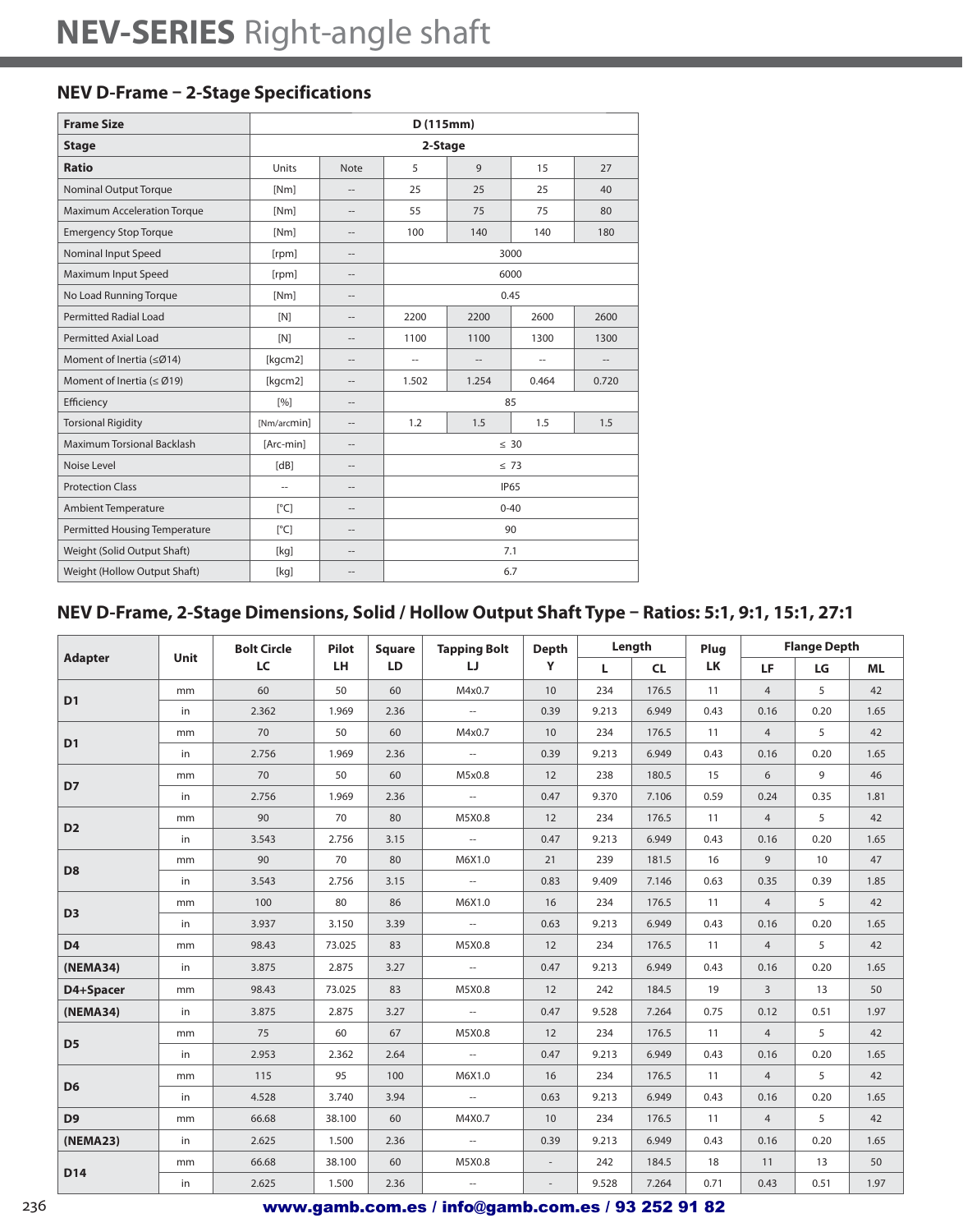#### **NEV D-Frame, 2-Stage Dimensions, Solid / Hollow Output Shaft Type – Ratios: 5:1, 9:1, 15:1, 27:1**

| Adapter    | Unit | <b>Bolt Circle</b> | <b>Pilot</b> | Sauare | <b>Tapping Bolt</b> | Depth        |       | Length | Plug |      | <b>Flange Depth</b> |           |
|------------|------|--------------------|--------------|--------|---------------------|--------------|-------|--------|------|------|---------------------|-----------|
|            |      | LC                 | LH           | LD     | IJ                  | $\mathbf{v}$ |       | CL     | LK   | LF.  | LG                  | <b>ML</b> |
|            | mm   | 63                 | 40           | 60     | M4x0.7              | 10           | 234   | 176.5  | 11   | 4    |                     | 42        |
| <b>D10</b> | in   | 2.480              | 1.575        | 2.36   | $\sim$              | 0.39         | 9.213 | 6.949  | 0.43 | 0.16 | 0.20                | 1.65      |
|            | mm   | 95                 | 80           | 86     | M6x1.0              | 16           | 234   | 176.5  | 11   | 4    |                     | 42        |
| <b>D11</b> | in   | 3.740              | 3.150        | 3.39   | $- -$               | 0.63         | 9.213 | 6.949  | 0.43 | 0.16 | 0.20                | 1.65      |

#### **NEV D-Frame (115mm) 2-Stage Dimensions – Ratios: 5:1, 9:1, 15:1, 27:1**



| <b>Bushing</b>  | 1901  | 1902  | 1903  | 1904  | 1905  | 1906   | 1907  | 1908  | 1909  | 1910  | 1911  |
|-----------------|-------|-------|-------|-------|-------|--------|-------|-------|-------|-------|-------|
| <b>Inside</b>   |       | 14    | 16    | 9.525 | 2.700 | 15.875 | ╺     | 10    |       |       | 6.350 |
| <b>Diameter</b> | 0.433 | 0.551 | 0.630 | 0.375 | 0.500 | 0.625  | 0.472 | 0.394 | 0.354 | 0.315 | 0.250 |

### www.gamb.com.es / info@gamb.com.es / 93 252 91 82

コリフ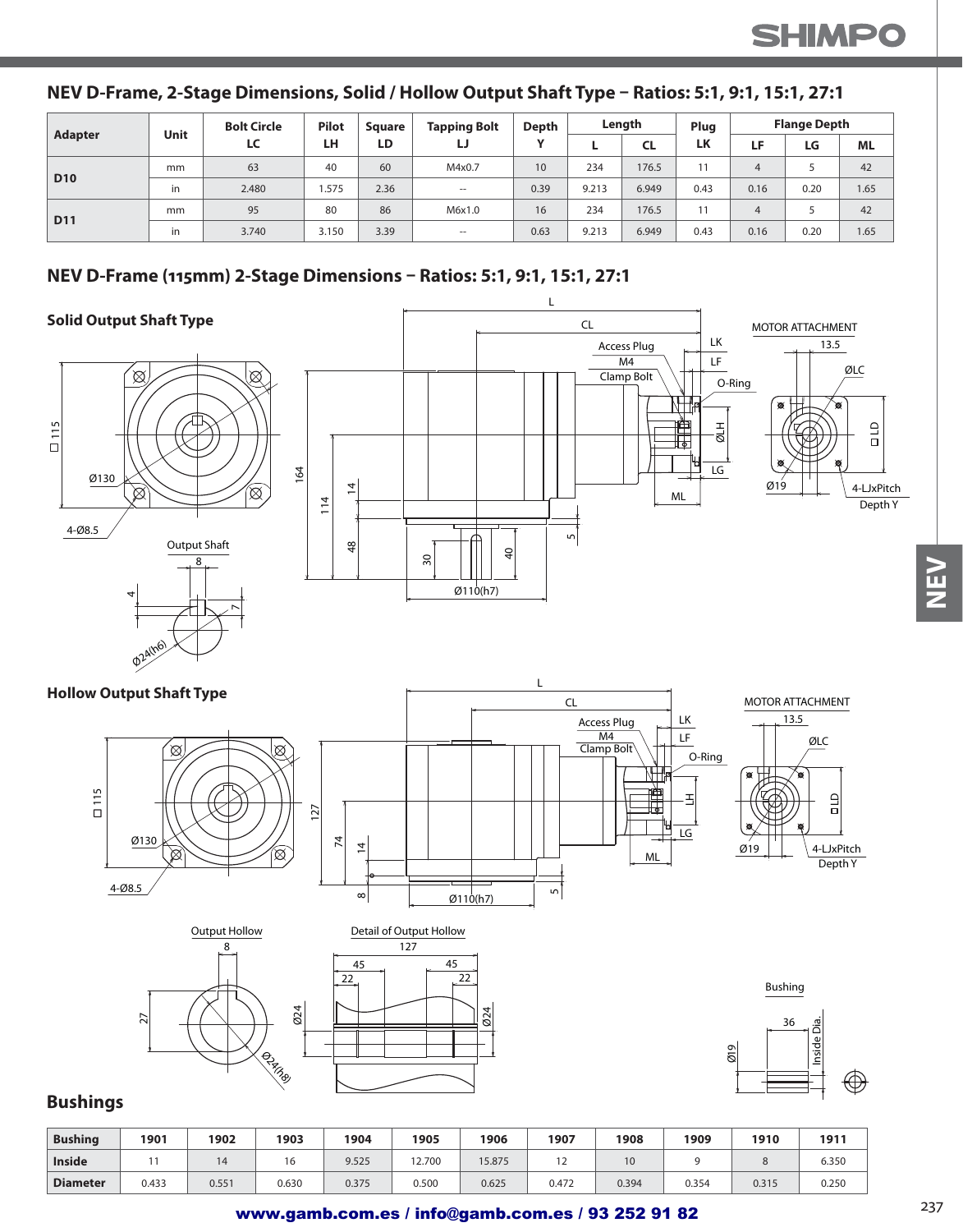#### **NEV D-Frame – 3-Stage Specifications**

| <b>Frame Size</b>                  |                     |                          | D(115mm)       |                |                |  |
|------------------------------------|---------------------|--------------------------|----------------|----------------|----------------|--|
| <b>Stage</b>                       |                     |                          | 3-Stage        |                |                |  |
| <b>Ratio</b>                       | Units               | <b>Note</b>              | 45             | 75             | 105            |  |
| <b>Nominal Output Torque</b>       | [Nm]                | --                       | 45             | 50             | 50             |  |
| <b>Maximum Acceleration Torque</b> | [Nm]                | --                       | 80             | 80             | 80             |  |
| <b>Emergency Stop Torque</b>       | [Nm]                | $-$                      | 180            | 180            |                |  |
| Nominal Input Speed                | [rpm]               | --                       |                |                |                |  |
| Maximum Input Speed                | [rpm]               | --                       |                |                |                |  |
| No Load Running Torque             | [Nm]                | $-$                      |                |                |                |  |
| <b>Permitted Radial Load</b>       | [N]                 | $\overline{a}$           | 2600           | 2600           |                |  |
| <b>Permitted Axial Load</b>        | [N]                 | --                       | 1300           | 1300           | 1300           |  |
| Moment of Inertia (≤Ø14)           | [kgcm2]             | $\hspace{0.05cm} -$      | 0.806          | 0.648          |                |  |
| Moment of Inertia ( $\leq$ Ø19)    | [kgcm2]             | $\overline{a}$           | $\overline{a}$ | $\overline{a}$ | $\overline{a}$ |  |
| Efficiency                         | [%]                 | --                       |                | 80             |                |  |
| <b>Torsional Rigidity</b>          | [Nm/arcmin]         | $\hspace{0.05cm} -$      |                | 1.5            |                |  |
| Maximum Torsional Backlash         | [Arc-min]           | $\overline{a}$           |                | $\leq 30$      |                |  |
| Noise Level                        | [dB]                | --                       |                | < 67           |                |  |
| <b>Protection Class</b>            | $\overline{a}$      | --                       |                | <b>IP65</b>    |                |  |
| <b>Ambient Temperature</b>         | $\lceil^{\circ}$ C  | $\overline{a}$           |                | $0 - 40$       |                |  |
| Permitted Housing Temperature      | $\lceil^{\circ}$ C] | $\overline{\phantom{a}}$ | 90             |                |                |  |
| Weight (Solid Output Shaft)        | [kg]                | --                       | 7.3            |                |                |  |
| Weight (Hollow Output Shaft)       | [kg]                | $\overline{a}$           |                | 6.9            |                |  |

# **NEV D-Frame, 3-Stage Dimensions, Solid / Hollow Output Shaft Type – Ratios: 45:1, 75:1, 105:1**

|                |             | <b>Bolt Circle</b> | <b>Pilot</b> | <b>Square</b> | <b>Tapping Bolt</b>      | <b>Depth</b> |       | Length    | Plug |                | <b>Flange Depth</b> |           |
|----------------|-------------|--------------------|--------------|---------------|--------------------------|--------------|-------|-----------|------|----------------|---------------------|-----------|
| <b>Adapter</b> | <b>Unit</b> | LC                 | LH.          | LD            | IJ                       | Y            | L.    | <b>CL</b> | LK   | LF             | LG                  | <b>ML</b> |
| D <sub>1</sub> | mm          | 60                 | 50           | 60            | M4x0.7                   | 10           | 236.5 | 179       | 11   | $\overline{4}$ | 5                   | 42        |
|                | in          | 2.362              | 1.969        | 2.36          | $\sim$                   | 0.39         | 9.311 | 7.047     | 0.43 | 0.16           | 0.20                | 1.65      |
| D <sub>1</sub> | mm          | 70                 | 50           | 60            | M4x0.7                   | 10           | 236.5 | 179       | 11   | $\overline{4}$ | 5                   | 42        |
|                | in          | 2.756              | 1.969        | 2.36          | $\sim$                   | 0.39         | 9.311 | 7.047     | 0.43 | 0.16           | 0.20                | 1.65      |
| D7             | mm          | 70                 | 50           | 60            | M5x0.8                   | 12           | 240.5 | 183       | 15   | 6              | 9                   | 46        |
|                | in          | 2.756              | 1.969        | 2.36          | $\sim$                   | 0.47         | 9.469 | 7.205     | 0.59 | 0.24           | 0.35                | 1.81      |
| D <sub>2</sub> | mm          | 90                 | 70           | 80            | M5X0.8                   | 12           | 236.5 | 179       | 11   | $\overline{4}$ | 5                   | 42        |
|                | in          | 3.543              | 2.756        | 3.15          | $\sim$                   | 0.47         | 9.311 | 7.047     | 0.43 | 0.16           | 0.20                | 1.65      |
| D <sub>8</sub> | mm          | 90                 | 70           | 80            | M6X1.0                   | 21           | 241.5 | 184       | 16   | 9              | 10                  | 47        |
|                | in          | 3.543              | 2.756        | 3.15          | $\sim$                   | 0.83         | 9.508 | 7.244     | 0.63 | 0.35           | 0.39                | 1.85      |
| D <sub>3</sub> | mm          | 100                | 80           | 86            | M6X1.0                   | 16           | 236.5 | 179       | 11   | $\overline{4}$ | 5                   | 42        |
|                | in          | 3.937              | 3.150        | 3.39          | $\overline{\phantom{a}}$ | 0.63         | 9.311 | 7.047     | 0.43 | 0.16           | 0.20                | 1.65      |
| D <sub>4</sub> | mm          | 98.43              | 73.025       | 83            | M5X0.8                   | 12           | 236.5 | 179       | 11   | $\overline{4}$ | 5                   | 42        |
| (NEMA34)       | in          | 3.875              | 2.875        | 3.27          | $\sim$                   | 0.47         | 9.311 | 7.047     | 0.43 | 0.16           | 0.20                | 1.65      |
| D4+Spacer      | mm          | 98.43              | 73.025       | 83            | M5X0.8                   | 12           | 244.5 | 187       | 19   | $\overline{3}$ | 13                  | 50        |
| (NEMA34)       | in          | 3.875              | 2.875        | 3.27          | $\sim$                   | 0.47         | 9.626 | 7.362     | 0.75 | 0.12           | 0.51                | 1.97      |
|                | mm          | 75                 | 60           | 67            | M5X0.8                   | 12           | 236.5 | 179       | 11   | $\overline{4}$ | 5                   | 42        |
| D <sub>5</sub> | in          | 2.953              | 2.362        | 2.64          | $\sim$                   | 0.47         | 9.311 | 7.047     | 0.43 | 0.16           | 0.20                | 1.65      |
| D <sub>6</sub> | mm          | 115                | 95           | 100           | M6X1.0                   | 16           | 236.5 | 179       | 11   | $\overline{4}$ | 5                   | 42        |
|                | in          | 4.528              | 3.740        | 3.94          | $\sim$                   | 0.63         | 9.311 | 7.047     | 0.43 | 0.16           | 0.20                | 1.65      |
| D <sub>9</sub> | mm          | 66.68              | 38.100       | 60            | M4X0.7                   | 10           | 236.5 | 179       | 11   | $\overline{4}$ | 5                   | 42        |
| (NEMA23)       | in          | 2.625              | 1.500        | 2.36          | $\sim$                   | 0.39         | 9.311 | 7.047     | 0.43 | 0.16           | 0.20                | 1.65      |
|                | mm          | 66.68              | 38.100       | 60            | M5X0.8                   | 12           | 244.5 | 187       | 18   | 11             | 13                  | 50        |
| D14            | in          | 2.625              | 1.500        | 2.36          | $\overline{\phantom{a}}$ | 0.47         | 9.626 | 7.362     | 0.71 | 0.43           | 0.51                | 1.97      |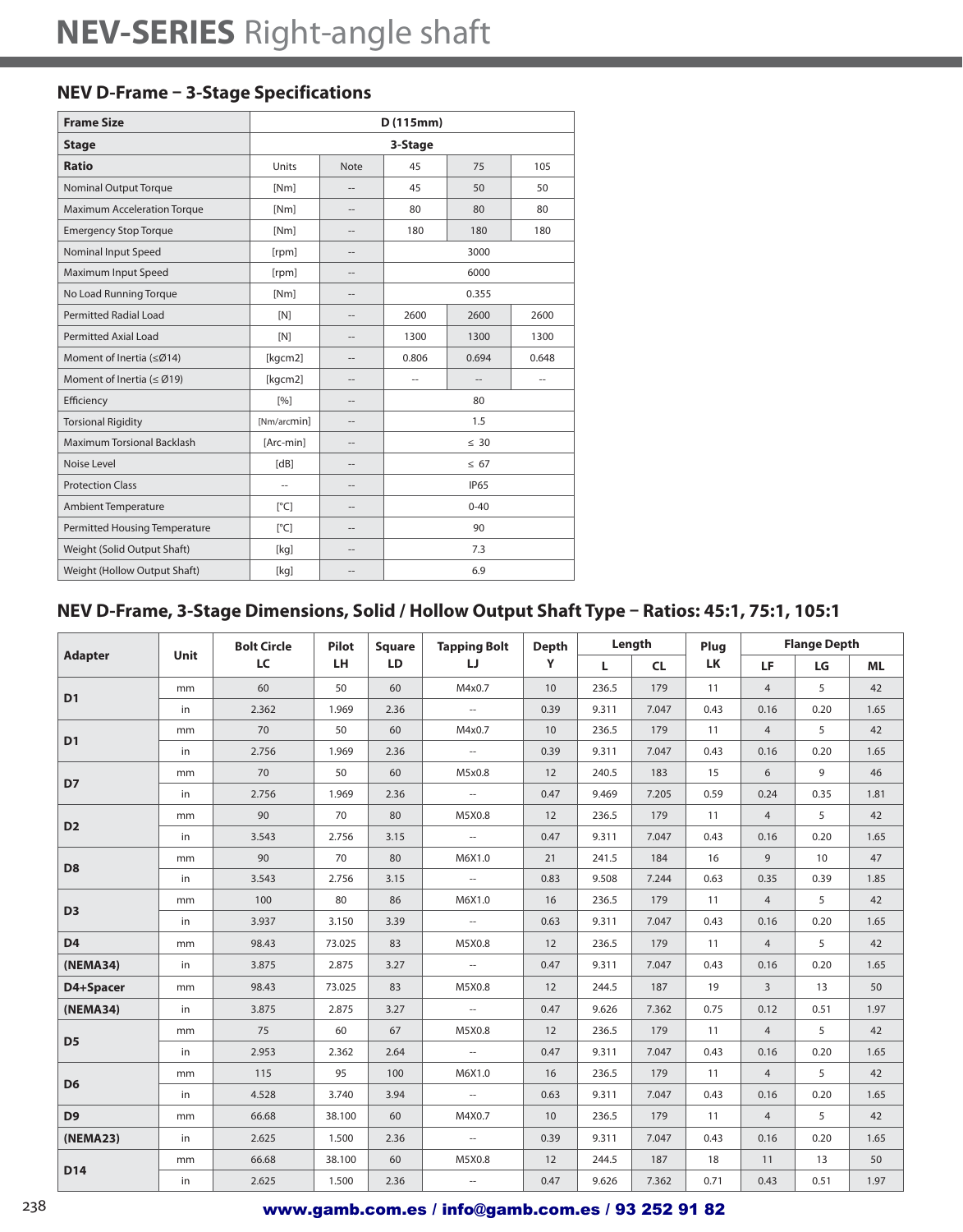#### **NEV D-Frame, 3-Stage Dimensions, Solid / Hollow Output Shaft Type – Ratios: 45:1, 75:1, 105:1**

| Adapter    | Unit | <b>Bolt Circle</b> | <b>Pilot</b> | <b>Square</b> | <b>Tapping Bolt</b> | Depth        |       | Length | Plug |      | <b>Flange Depth</b> |      |
|------------|------|--------------------|--------------|---------------|---------------------|--------------|-------|--------|------|------|---------------------|------|
|            |      | LC                 | LН           | LD            | IJ                  | $\mathbf{v}$ | ь.    | CL     | LK   | LF   | LG                  | ML   |
| <b>D10</b> | mm   | 63                 | 40           | 60            | M4x0.7              | 10           | 236.5 | 179    |      |      |                     | 42   |
|            | in   | 2.480              | .575         | 2.36          | $\hspace{0.05cm}$   | 0.39         | 9.311 | 7.047  | 0.43 | 0.16 | 0.20                | 1.65 |
|            | mm   | 95                 | 80           | 86            | M6x1.0              | 16           | 236.5 | 179    |      |      |                     | 42   |
| <b>D11</b> | in   | 3.740              | 3.150        | 3.39          | $\sim$              | 0.63         | 9.311 | 7.047  | 0.43 | 0.16 | 0.20                | 1.65 |

#### **NEV D-Frame (115mm) 3-Stage Dimensions – Ratios: 45:1, 75:1, 105:1**



| <b>Bushing</b>  | 1401  | 1402  | 1403  | 1404  | 1405  | 1406   | 1407       | '408  | 1409  | 1410  |
|-----------------|-------|-------|-------|-------|-------|--------|------------|-------|-------|-------|
| <b>Inside</b>   |       |       |       | 6.350 | 9.525 | 12.700 | $\epsilon$ | 10    |       |       |
| <b>Diameter</b> | 0.236 | 0.315 | 0.433 | 0.250 | 0.375 | 0.500  | 0.472      | 0.394 | 0.354 | 0.197 |

コリフ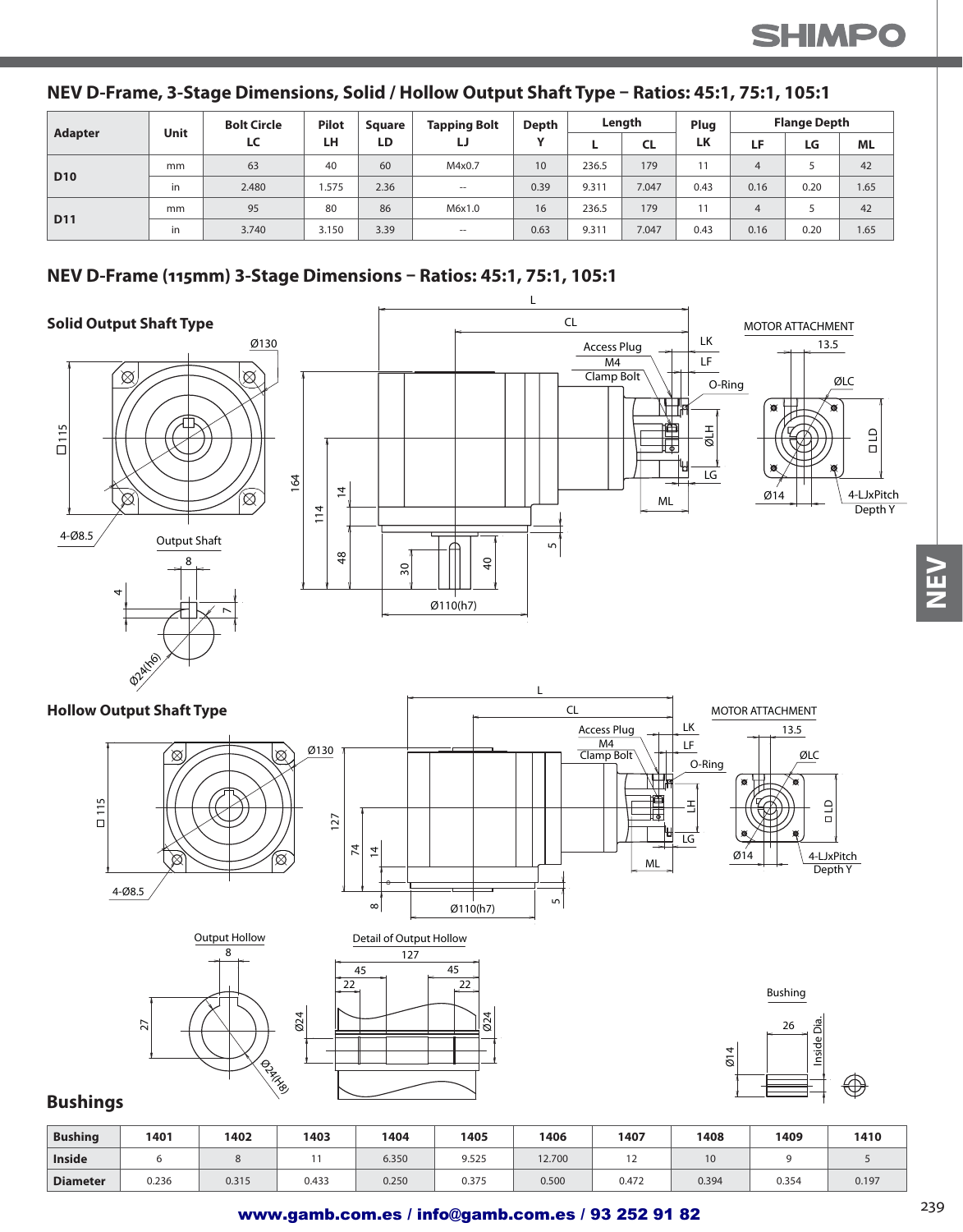### **NEV E-Frame – 2-Stage Specifications**

| <b>Frame Size</b>                  |                         |                   | E(145mm)                     |                |                          |                   |  |  |
|------------------------------------|-------------------------|-------------------|------------------------------|----------------|--------------------------|-------------------|--|--|
| <b>Stage</b>                       |                         |                   | 2-Stage                      |                |                          |                   |  |  |
| <b>Ratio</b>                       | Units                   | <b>Note</b>       | 5                            | 9              | 15                       | 27                |  |  |
| Nominal Output Torque              | [Nm]                    |                   | 50                           | 50             | 55                       | 60                |  |  |
| <b>Maximum Acceleration Torque</b> | [Nm]                    | $\qquad \qquad -$ | 100                          | 140            | 140                      | 180               |  |  |
| <b>Emergency Stop Torque</b>       | [Nm]                    | $-$               | 250                          | 250            | 250                      | 300               |  |  |
| Nominal Input Speed                | [rpm]                   |                   | 3000                         |                |                          |                   |  |  |
| Maximum Input Speed                | [rpm]                   | $\overline{a}$    |                              |                |                          |                   |  |  |
| No Load Running Torque             | [Nm]                    | $\sim$            |                              |                | 1.21                     |                   |  |  |
| <b>Permitted Radial Load</b>       | [N]                     |                   | 3000<br>3000<br>3000<br>4000 |                |                          |                   |  |  |
| Permitted Axial Load               | [N]                     | $\overline{a}$    | 1500<br>1500<br>1500<br>2000 |                |                          |                   |  |  |
| Moment of Inertia (≤Ø19)           | [kgcm2]                 | $\sim$            | --                           | $\overline{a}$ | $\overline{\phantom{a}}$ | $\qquad \qquad -$ |  |  |
| Moment of Inertia ( $\leq$ Ø24)    | [kgcm2]                 | --                | 3.559                        | 2.940          | 1.193                    | 2.044             |  |  |
| Efficiency                         | [%]                     | $\overline{a}$    |                              |                | 85                       |                   |  |  |
| <b>Torsional Rigidity</b>          | [Nm/arcmin]             | $\overline{a}$    | 3.2                          | 4.0            | 4.0                      | 4.0               |  |  |
| <b>Maximum Torsional Backlash</b>  | [Arc-min]               |                   |                              |                | $\leq 30$                |                   |  |  |
| Noise Level                        | [dB]                    | $\overline{a}$    |                              |                | $\leq 74$                |                   |  |  |
| <b>Protection Class</b>            | $\overline{a}$          | $\sim$            |                              |                | <b>IP65</b>              |                   |  |  |
| Ambient Temperature                | $\lceil^{\circ}C\rceil$ |                   | $0 - 40$                     |                |                          |                   |  |  |
| Permitted Housing Temperature      | $\lceil^{\circ}$ C      | $\overline{a}$    | 90                           |                |                          |                   |  |  |
| Weight (Solid Output Shaft)        | [kq]                    | $\sim$            | 11.0                         |                |                          |                   |  |  |
| Weight (Hollow Output Shaft)       | [kg]                    |                   | 10.0                         |                |                          |                   |  |  |

# **NEV E-Frame, 2-Stage Dimensions, Solid / Hollow Output Shaft Type – Ratios: 5:1, 9:1, 15:1, 27:1**

|                | Unit | <b>Bolt Circle</b> | Pilot   | Square    | <b>Tapping Bolt</b> | <b>Depth</b> |        | Length    | Plug      |                | <b>Flange Depth</b> |           |
|----------------|------|--------------------|---------|-----------|---------------------|--------------|--------|-----------|-----------|----------------|---------------------|-----------|
| <b>Adapter</b> |      | LC                 | LH.     | <b>LD</b> | IJ                  | Y            | L.     | <b>CL</b> | <b>LK</b> | <b>LF</b>      | LG                  | <b>ML</b> |
| E1             | mm   | 115                | 95      | 100       | M6x1.0              | 15           | 282.5  | 210       | 15        | $\overline{4}$ | $\overline{7}$      | 57        |
|                | in   | 4.528              | 3.740   | 3.94      | $\sim$              | 0.59         | 11.122 | 8.268     | 0.59      | 0.16           | 0.28                | 2.24      |
| E2             | mm   | 90                 | 70      | 80        | M5x0.8              | 12           | 282.5  | 210       | 14        | $\overline{4}$ | $\overline{7}$      | 57        |
|                | in   | 3.543              | 2.756   | 3.15      | $\sim$              | 0.47         | 11.122 | 8.268     | 0.55      | 0.16           | 0.28                | 2.24      |
| <b>E7</b>      | mm   | 90                 | 70      | 80        | M6x1.0              | 15           | 285.5  | 213       | 17        | 6              | 10 <sup>°</sup>     | 60        |
|                | in   | 3.543              | 2.756   | 3.15      | $\sim$              | 0.59         | 11.240 | 8.386     | 0.67      | 0.24           | 0.39                | 2.36      |
| E <sub>3</sub> | mm   | 100                | 80      | 90        | M6x1.0              | 15           | 282.5  | 210       | 14        | $\overline{4}$ | $\overline{7}$      | 57        |
|                | in   | 3.937              | 3.150   | 3.54      | $\sim$              | 0.59         | 11.122 | 8.268     | 0.55      | 0.16           | 0.28                | 2.24      |
| <b>E4</b>      | mm   | 125.73             | 55.563  | 108       | M6x1.0              | 15           | 282.5  | 210       | 15        | 5              | $\overline{7}$      | 57        |
| (NEMA42)       | in   | 4.950              | 2.188   | 4.25      | $\sim$              | 0.59         | 11.122 | 8.268     | 0.59      | 0.20           | 0.28                | 2.24      |
| E <sub>5</sub> | mm   | 145                | 110     | 130       | M8X1.25             | 16           | 285.5  | 213       | 18        | 6              | 10 <sup>°</sup>     | 60        |
|                | in   | 5.709              | 4.331   | 5.12      | $\sim$              | 0.63         | 11.240 | 8.386     | 0.71      | 0.24           | 0.39                | 2.36      |
| E <sub>6</sub> | mm   | 130                | 110     | 115       | M8X1.25             | 16           | 282.5  | 210       | 15        | 6              | $\overline{7}$      | 60        |
|                | in   | 5.118              | 4.331   | 4.53      | $\sim$              | 0.63         | 11.122 | 8.268     | 0.59      | 0.24           | 0.28                | 2.36      |
| E11            | mm   | 98.43              | 73.025  | 90        | M5x0.8              | 12           | 282.5  | 210       | 14        | $\overline{4}$ | $\overline{7}$      | 57        |
| (NEMA34)       | in   | 3.875              | 2.875   | 3.54      | $\sim$              | 0.47         | 11.122 | 8.268     | 0.55      | 0.16           | 0.28                | 2.24      |
| E12            | mm   | 149.22             | 114.300 | 130       | $\sim$              | $\sim$       | 285.5  | 213       | 18        | 6              | 10                  | 60        |
| (NEMA56)       | in   | 5.875              | 4.500   | 5.12      | 3/8UNC-16           | $\sim$       | 11.240 | 8.386     | 0.71      | 0.24           | 0.39                | 2.36      |
| E13            | mm   | 66.7               | 38.1    | 80        | M4x0.7              | 10           | 282.5  | 210       | 14        | $\overline{4}$ | $\overline{7}$      | 57        |
|                | in   | 2.626              | 1.500   | 3.15      | $\sim$              | 0.39         | 11.122 | 8.268     | 0.55      | 0.16           | 0.28                | 2.24      |
| E14            | mm   | 70                 | 50      | 80        | M4x0.7              | 10           | 282.5  | 210       | 14        | $\overline{4}$ | $\overline{7}$      | 57        |
|                | in   | 2.756              | 1.969   | 3.15      | $\sim$              | 0.39         | 11.122 | 8.268     | 0.55      | 0.16           | 0.28                | 2.24      |
| E15            | mm   | 75                 | 60      | 80        | M5x0.8              | 12           | 282.5  | 210       | 14        | $\overline{4}$ | $\overline{7}$      | 57        |
|                | in   | 2.953              | 2.362   | 3.15      | $\sim$              | 0.47         | 11.122 | 8.268     | 0.55      | 0.16           | 0.28                | 2.24      |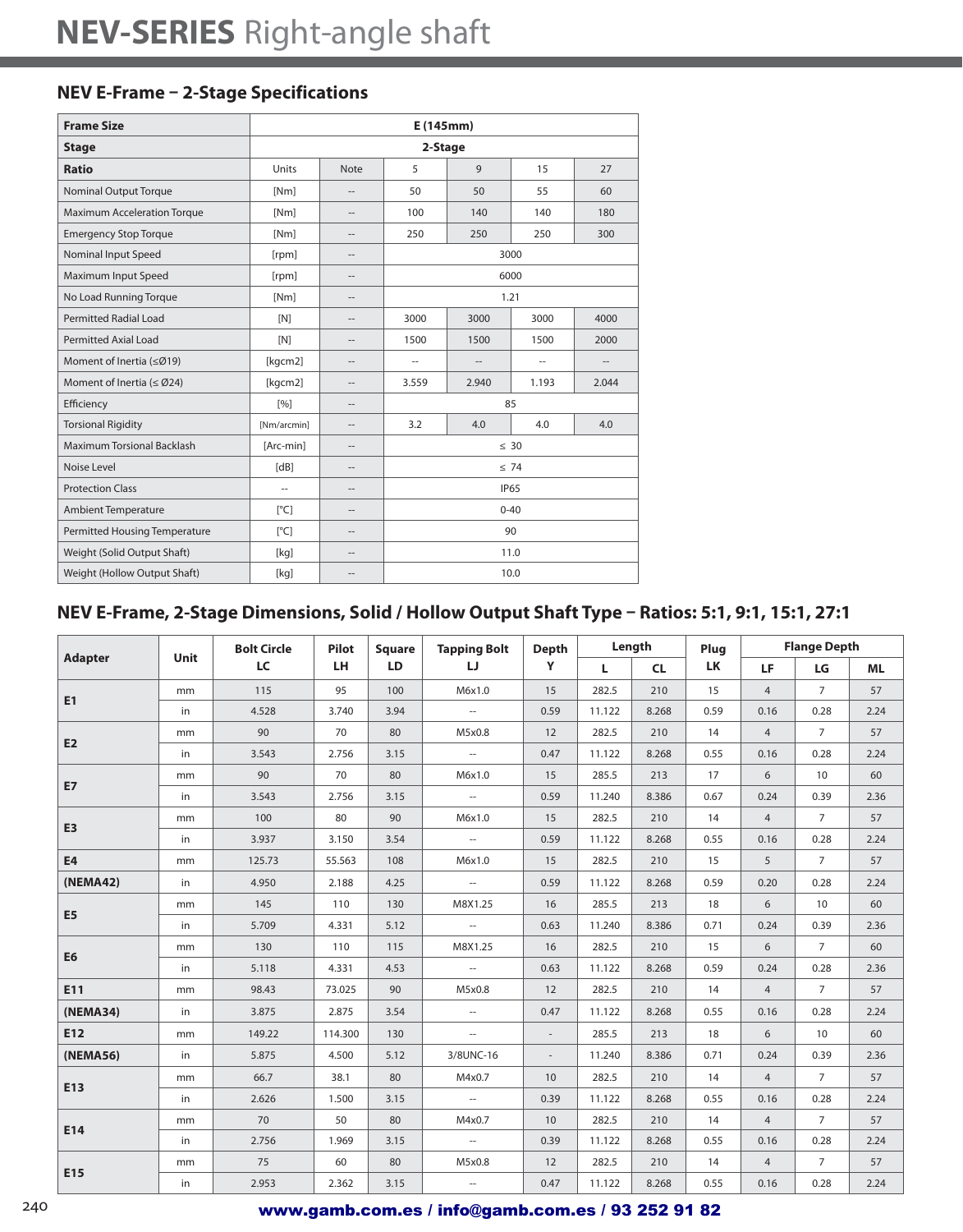### **NEV E-Frame (145mm) 2-Stage Dimensions – Ratios: 5:1, 9:1, 15:1, 27:1**

#### **Solid Output Shaft Type**



#### **Hollow Output Shaft Type**



#### **Bushings**

| <b>Bushing</b>  | 2401  | 2402  | 2403  | 2404   | 2405   | 2406  | 2407   | 2408  |
|-----------------|-------|-------|-------|--------|--------|-------|--------|-------|
| <b>Inside</b>   | 14    | 16    | 19    | 12.700 | 15.875 | 22    | 19.050 |       |
| <b>Diameter</b> | 0.551 | 0.630 | 0.748 | 0.500  | 0.625  | 0.866 | 0.750  | 0.433 |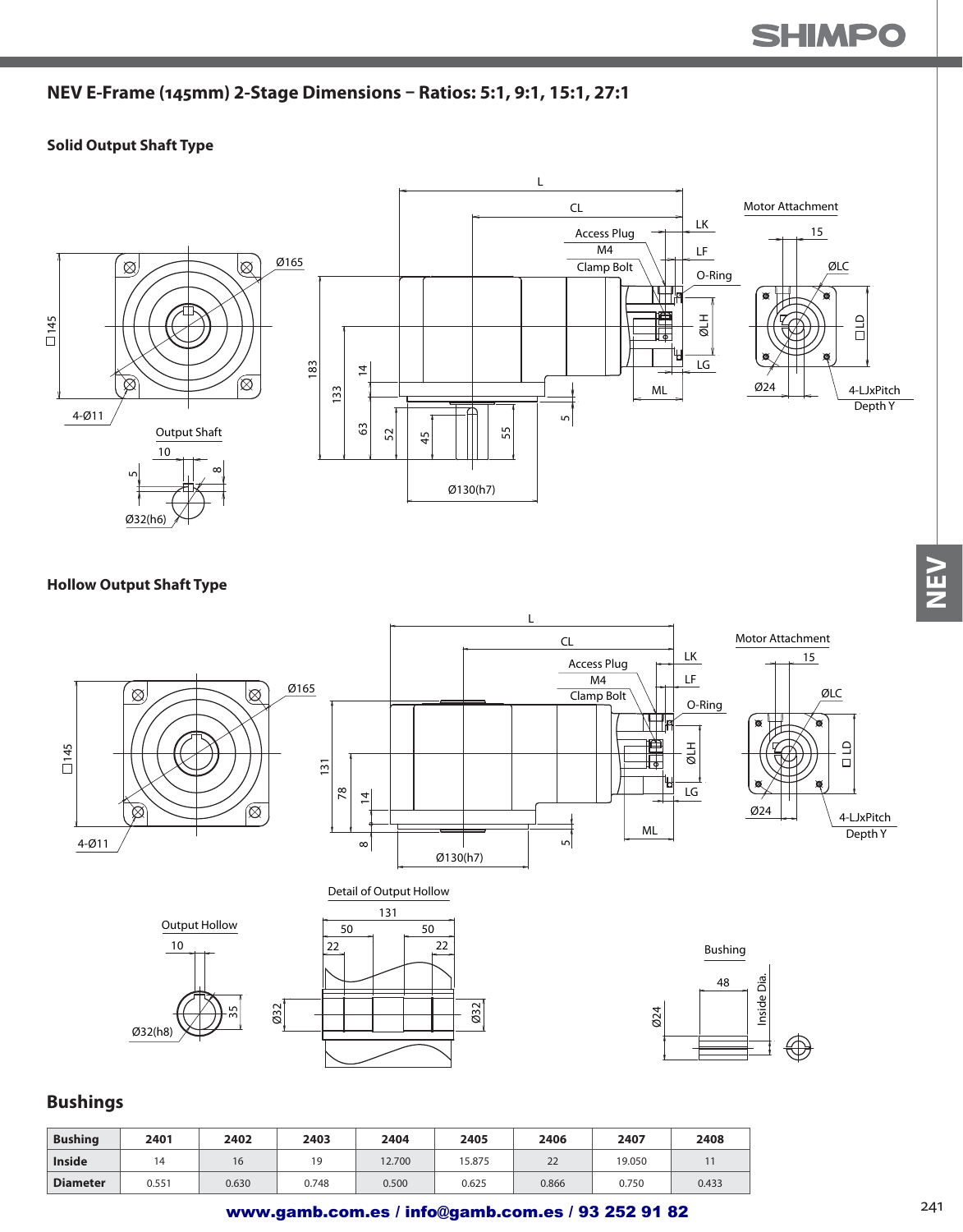#### **NEV E-Frame – 3-Stage Specifications**

| <b>Frame Size</b>                  | E (145mm)               |                          |                |                |        |  |  |  |
|------------------------------------|-------------------------|--------------------------|----------------|----------------|--------|--|--|--|
| <b>Stage</b>                       | 3-Stage                 |                          |                |                |        |  |  |  |
| <b>Ratio</b>                       | Units                   | <b>Note</b>              | 45             | 75             | 105    |  |  |  |
| <b>Nominal Output Torque</b>       | [Nm]                    | --                       | 80             | 90             | 90     |  |  |  |
| <b>Maximum Acceleration Torque</b> | [Nm]                    | --                       | 180            | 180            | 180    |  |  |  |
| <b>Emergency Stop Torque</b>       | [Nm]                    | $\hspace{0.05cm} -$      | 300            | 300            |        |  |  |  |
| Nominal Input Speed                | [rpm]                   | $\overline{a}$           |                | 3000           |        |  |  |  |
| Maximum Input Speed                | [rpm]                   | --                       |                | 6000           |        |  |  |  |
| No Load Running Torque             | [Nm]                    | $\hspace{0.05cm} -$      |                | 0.961          |        |  |  |  |
| <b>Permitted Radial Load</b>       | [N]                     | $\sim$                   | 4000           | 4000           | 4000   |  |  |  |
| <b>Permitted Axial Load</b>        | [N]                     | $\hspace{0.05cm} -$      | 2000           | 2000           | 2000   |  |  |  |
| Moment of Inertia (≤Ø19)           | [kgcm2]                 | $\hspace{0.05cm} -$      | 1.878          | 1.303          | 1.184  |  |  |  |
| Moment of Inertia ( $\leq$ Ø24)    | [kgcm2]                 | $\sim$                   | $\overline{a}$ | $\overline{a}$ | $\sim$ |  |  |  |
| Efficiency                         | $\lceil 9/6 \rceil$     | $\overline{\phantom{a}}$ | 80             |                |        |  |  |  |
| <b>Torsional Rigidity</b>          | [Nm/arcmin]             | $\overline{\phantom{a}}$ | 4.0            |                |        |  |  |  |
| Maximum Torsional Backlash         | [Arc-min]               | $\overline{a}$           | $\leq 30$      |                |        |  |  |  |
| Noise Level                        | [dB]                    | --                       | $\leq 69$      |                |        |  |  |  |
| <b>Protection Class</b>            | $\overline{a}$          | $\overline{\phantom{a}}$ | <b>IP65</b>    |                |        |  |  |  |
| <b>Ambient Temperature</b>         | $\lceil^{\circ}$ C      | $-$                      | $0 - 40$       |                |        |  |  |  |
| Permitted Housing Temperature      | $\lceil^{\circ}C\rceil$ | --                       | 90             |                |        |  |  |  |
| Weight (Solid Output Shaft)        | [kq]                    | $\overline{a}$           |                | 11.4           |        |  |  |  |
| Weight (Hollow Output Shaft)       | [kq]                    | --                       |                | 10.4           |        |  |  |  |

### **NEV E-Frame, 3-Stage Dimensions, Solid / Hollow Output Shaft Type – Ratios: 45:1, 75:1, 105:1**

|                | Unit | <b>Bolt Circle</b> | Pilot   | <b>Square</b><br><b>LD</b> | <b>Tapping Bolt</b><br>IJ | Depth<br>Y      | Length |           | Plug      | <b>Flange Depth</b> |                |           |
|----------------|------|--------------------|---------|----------------------------|---------------------------|-----------------|--------|-----------|-----------|---------------------|----------------|-----------|
| <b>Adapter</b> |      | LC                 | LH.     |                            |                           |                 | L.     | <b>CL</b> | <b>LK</b> | <b>LF</b>           | LG             | <b>ML</b> |
| E1             | mm   | 115                | 95      | 100                        | M6x1.0                    | 15              | 283.5  | 211       | 15        | $\overline{4}$      | $7^{\circ}$    | 57        |
|                | in   | 4.528              | 3.740   | 3.94                       | $\sim 10^{-11}$           | 0.59            | 11.161 | 8.307     | 0.59      | 0.16                | 0.28           | 2.24      |
| E2             | mm   | 90                 | 70      | 80                         | M5x0.8                    | 12              | 283.5  | 211       | 14        | $\overline{4}$      | $\overline{7}$ | 57        |
|                | in   | 3.543              | 2.756   | 3.15                       | $\sim$ $-$                | 0.47            | 11.161 | 8.307     | 0.55      | 0.16                | 0.28           | 2.24      |
| <b>E7</b>      | mm   | 90                 | 70      | 80                         | M6x1.0                    | 15              | 286.5  | 214       | 17        | 6                   | 10             | 60        |
|                | in   | 3.543              | 2.756   | 3.15                       | $\sim$                    | 0.59            | 11.280 | 8.425     | 0.67      | 0.24                | 0.39           | 2.36      |
| E <sub>3</sub> | mm   | 100                | 80      | 90                         | M6x1.0                    | 15              | 283.5  | 211       | 14        | $\overline{4}$      | $\overline{7}$ | 57        |
|                | in   | 3.937              | 3.150   | 3.54                       | $\sim$ $-$                | 0.59            | 11.161 | 8.307     | 0.55      | 0.16                | 0.28           | 2.24      |
| E <sub>4</sub> | mm   | 125.73             | 55.563  | 108                        | M6x1.0                    | 15              | 283.5  | 211       | 15        | 5 <sup>5</sup>      | $7^{\circ}$    | 57        |
| (NEMA42)       | in   | 4.950              | 2.188   | 4.25                       | $\sim 100$                | 0.59            | 11.161 | 8.307     | 0.59      | 0.20                | 0.28           | 2.24      |
|                | mm   | 145                | 110     | 130                        | M8X1.25                   | 16              | 286.5  | 214       | 18        | 6                   | 10             | 60        |
| E <sub>5</sub> | in   | 5.709              | 4.331   | 5.12                       | $\sim$ $-$                | 0.63            | 11.280 | 8.425     | 0.71      | 0.24                | 0.39           | 2.36      |
|                | mm   | 130                | 110     | 115                        | M8X1.25                   | 16              | 283.5  | 211       | 15        | 6                   | $\overline{7}$ | 60        |
| E <sub>6</sub> | in   | 5.118              | 4.331   | 4.53                       | $\sim$                    | 0.63            | 11.161 | 8.307     | 0.59      | 0.24                | 0.28           | 2.36      |
| E11            | mm   | 98.43              | 73.025  | 90                         | M5x0.8                    | 12              | 283.5  | 211       | 14        | $\overline{4}$      | $7^{\circ}$    | 57        |
| (NEMA34)       | in   | 3.875              | 2.875   | 3.54                       | $\sim$                    | 0.47            | 11.161 | 8.307     | 0.55      | 0.16                | 0.28           | 2.24      |
| E12            | mm   | 149.22             | 114.300 | 130                        | $\sim$                    | $\sim$          | 286.5  | 214       | 18        | 6                   | 10             | 60        |
| (NEMA56)       | in   | 5.875              | 4.500   | 5.12                       | 3/8UNC-16                 | $\sim$          | 11.280 | 8.425     | 0.71      | 0.24                | 0.39           | 2.36      |
|                | mm   | 66.7               | 38.1    | 80                         | M4x0.7                    | 10 <sup>°</sup> | 283.5  | 211       | 14        | $\overline{4}$      | $7^{\circ}$    | 57        |
| E13            | in   | 2.626              | 1.500   | 3.15                       | $\sim$ $-$                | 0.39            | 11.161 | 8.307     | 0.55      | 0.16                | 0.28           | 2.24      |
|                | mm   | 70                 | 50      | 80                         | M4x0.7                    | 10 <sup>°</sup> | 283.5  | 211       | 14        | $\overline{4}$      | $\overline{7}$ | 57        |
| E14            | in   | 2.756              | 1.969   | 3.15                       | $\sim$                    | 0.39            | 11.161 | 8.307     | 0.55      | 0.16                | 0.28           | 2.24      |
|                | mm   | 75                 | 60      | 80                         | M5x0.8                    | 12              | 283.5  | 211       | 14        | $\overline{4}$      | $\overline{7}$ | 57        |
| E15            | in   | 2.953              | 2.362   | 3.15                       | $\sim$                    | 0.47            | 11.161 | 8.307     | 0.55      | 0.16                | 0.28           | 2.24      |